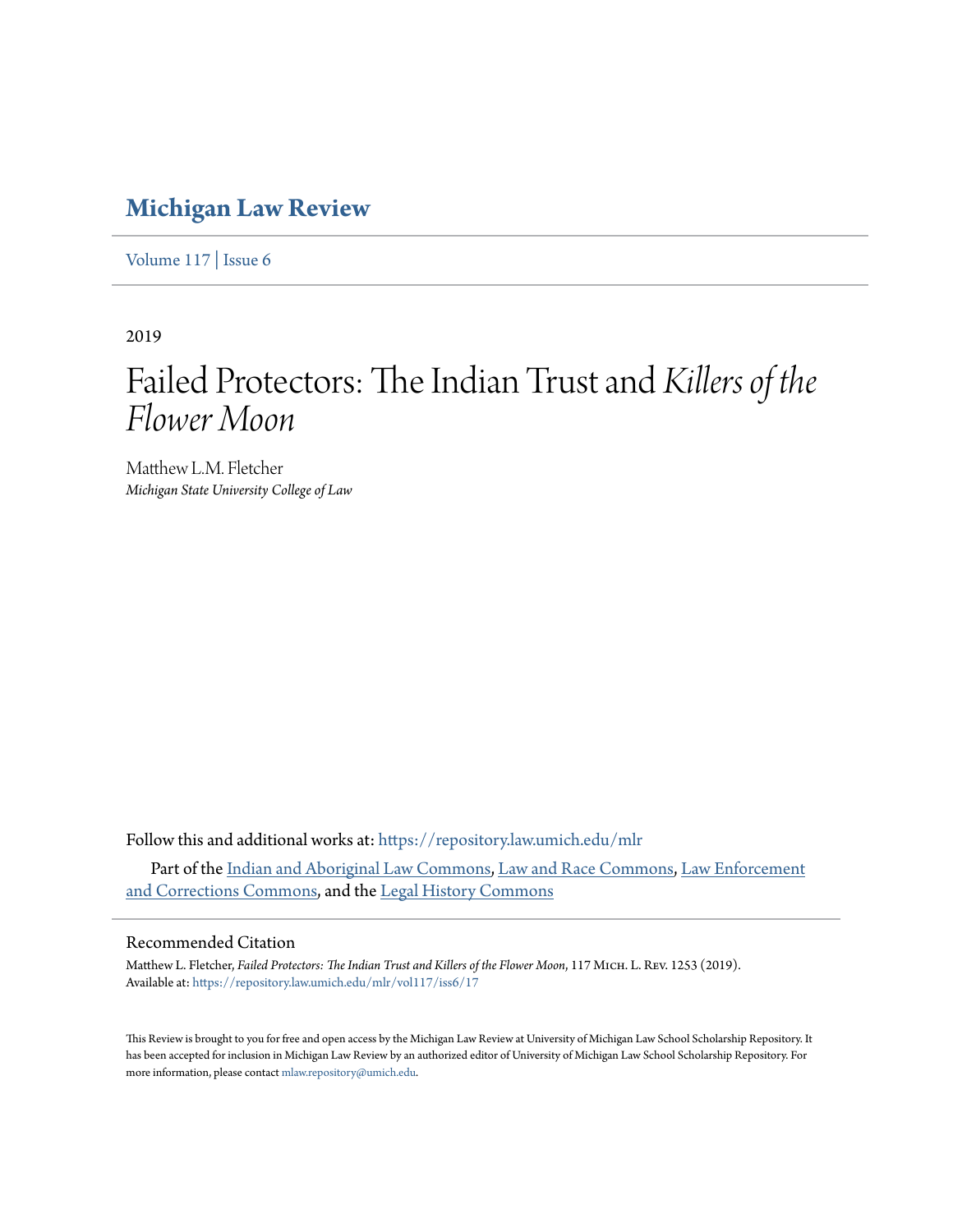## **FAILED PROTECTORS: THE INDIAN TRUST AND KILLERS OF THE FLOWER MOON**

### Matthew L.M. Fletcher\*

KILLERS OF THE FLOWER MOON: THE OSAGE MURDERS AND THE BIRTH OF THE FBI. By David Grann. New York: Doubleday. 2017. P. 291. Cloth, \$28.95; paper, \$16.95.

#### INTRODUCTION

David Grann's Killers of the Flower Moon: The Osage Murders and the Birth of the FBI<sup>1</sup> details a story that is widely known in Indian country<sup>2</sup> but that has never before penetrated mainstream American culture:<sup>3</sup> the massmurder conspiracy that haunted the Osage Indian Nation in the 1920s and that was known by newspapers at the time as the Osage Reign of Terror.<sup>4</sup>

1. David Grann is a staff writer, The New Yorker.

2. Grann's book is far from the first book to address these events. Chickasaw novelist Linda Hogan's first book, Mean Spirit (1990), is a fictionalized account and was nominated for a Pulitzer Prize in 1991. Finalist, Mean Spirit, by Linda Hogan (Atheneum), PULITZER PRIZES, http://www.pulitzer.org/finalists/linda-hogan [https://perma.cc/55LN-8SVM]. Osage writer Dennis McAuliffe, Jr.'s Bloodland: A Family Story of Oil, Greed and Murder on the Osage Reservation (1994) is a fact-based account focused on the writer's family members that suffered through these events. There are other accounts as well. See LAWRENCE J. HOGAN, THE OSAGE INDIAN MURDERS: THE TRUE STORY OF A MULTIPLE MURDER PLOT TO ACQUIRE THE ESTATES OF WEALTHY OSAGE TRIBE MEMBERS (1998); LONNIE E. UNDERHILL, THE OSAGE INDIAN REIGN OF TERROR: THE VIOLENCE OF BILL HALE, 1921–1923 (2010); see also DONALD L. FIXICO, THE INVASION OF INDIAN COUNTRY IN THE TWENTIETH CENTURY: AMERICAN CAPITALISM AND TRIBAL NATURAL RESOURCES 27–53 (2d ed. 2012); Rennard Strickland, Osage Oil: Mineral Law, Murder, Mayhem, and Manipulation, NAT. RESOURCES & ENV'T, Summer 1995, at 39; Molly Stephey, The Osage Murders: Oil Wealth, Betrayal and the FBI's First Big Case, NAT'L MUSEUM AM. INDIAN (Mar. 1, 2011), http://blog.nmai.si.edu/main/2011/ 03/the-osage-murders-oil-wealth-betrayal-and-the-fbis-first-big-case.html [https://perma.cc/ 9NU3-F495].

3. Grann's book may soon become a film. See Nick Vivarelli, Leonardo DiCaprio, Martin Scorsese Teaming Up Again for New Movie, VARIETY (July 14, 2017, 8:34 AM), http://variety.com/2017/film/news/martin-scorsese-development-killers-of-the-flower-moondante-ferretti-1202495680/ [https://perma.cc/68SJ-SJYX].

4. E.g., Courts End Osage Indian 'Reign of Terror': Murder and Sudden Death Have Broken Tribal Peace Since Oil Was Discovered on Oklahoma Reservation—White Men Indicted for Killings, N.Y. TIMES, Jan. 17, 1926, at 4, https://www.nytimes.com/1926/

Professor of Law & Director of the Indigenous Law and Policy Center, Michigan State University College of Law. Thanks to Kristen Carpenter, Kate Fort, Cathi Grosso, Myriam Jaïdi, Wilson Pipestem, Angela Riley, Neoshia Roemer, Wenona Singel, Alex Skibine, and to the participants at a Michigan State University College of Law faculty workshop.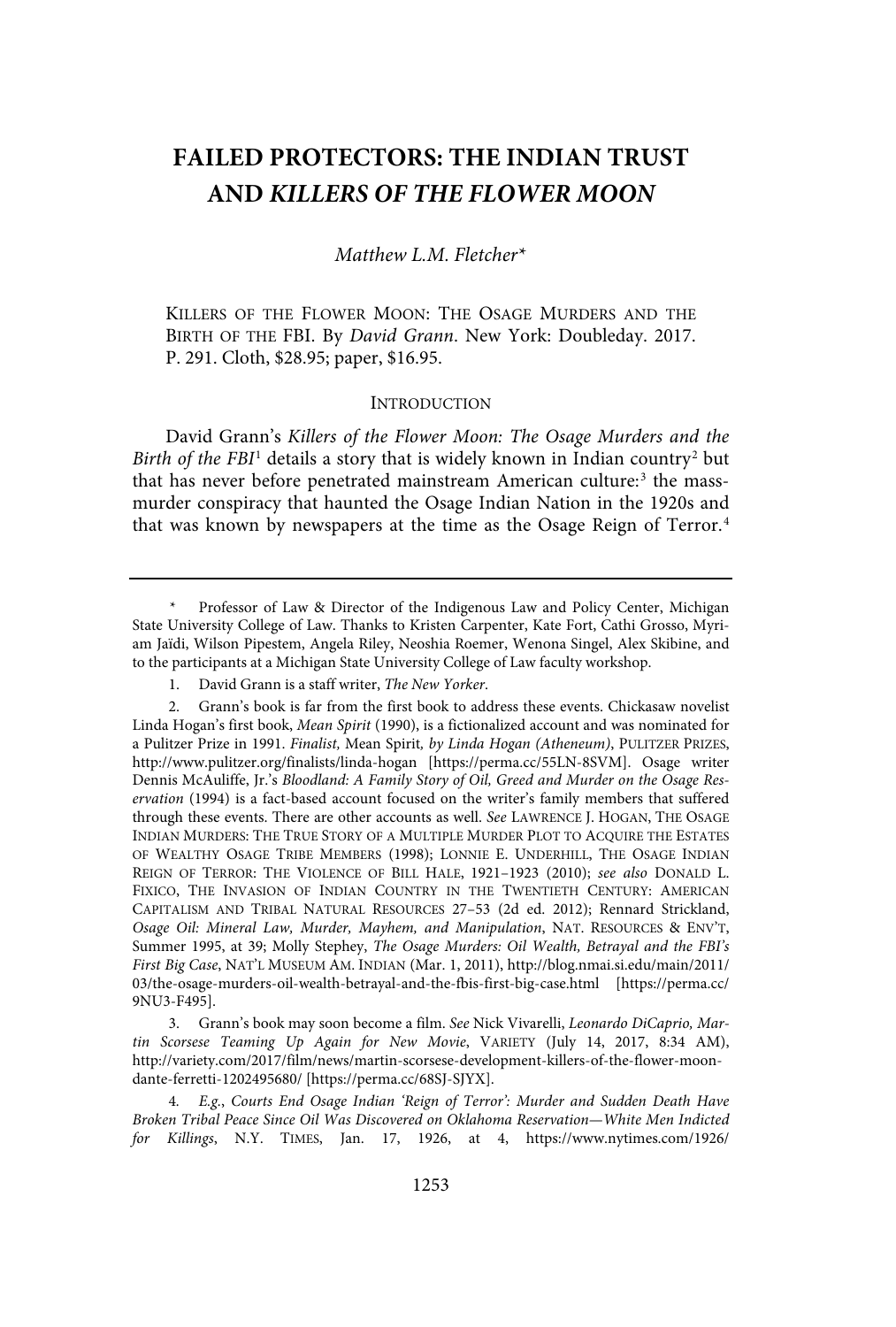Grann's tale focuses on the family of Mollie Burkhart—including her mother, Lizzie Q. Kyle, and her sisters—all of whom were murdered except Mollie. Shedding light on a series of American tragedies is admirable, but Grann's focus on the Osage murder investigation as the "Birth of the FBI" is a sad joke. All along, it was the United States that held the threads of the lives of the Osage people. In a very real sense, it was the United States that was the criminal mastermind.

Worse, while Killers of the Flower Moon is a story of the federal government's broken promises to Indian people and Indian nations, a horrific part of American history, that story is not over. The conditions that the United States implemented that led to the Osage Reign of Terror remain in place in twenty-first-century Indian country. Law and order in Indian country in the twenty-first century is broken. Each year, thousands of women and children are victims of violent crime,<sup>5</sup> perhaps the greatest omission in Killers of the Flower Moon.

Broadly speaking, the federal government is the primary reason Osage people suffered and continue to suffer these outrages. The United States' encroachment on the Osage Nation's traditional homelands in what is now Missouri and Arkansas forced the tribe to undergo a series of migrations that ultimately placed the Osage Nation in Oklahoma.<sup>6</sup> The United States created the conditions that allowed local business interests and law enforcement to conspire to murder dozens of Osage people—and steal from many more for years without consequence. The United States' limited response to these murders was too late and far too incomplete. All these failings derived from the government's failure to fulfill the federal–tribal trust relationship, the modern label for the historic legal obligation called the duty of protection.

This Review uses Killers of the Flower Moon as a starting point to highlight how Indian people in Indian country continue to be subjected to high crime rates. And yet, however horrible the Osage Reign of Terror was, the reality for too many Indian people today is much worse. This Review shows how policy choices made by all three branches of the federal government have failed indigenous people. Part I establishes the federal–tribal trust relationship that originated with a duty of protection. Part II explains how the United States' failure to fulfill its duties to the Osage Nation and its citizens

<sup>01/17/</sup>archives/courts-end-osage-indian-reign-of-terror-murder-and-sudden-death.html (on file with the Michigan Law Review); Hale Found Guilty of Osage Murder: Alleged Inciter of "Reign of Terror" Among Tribe Is Sentenced to Prison for Life, N.Y. TIMES, Jan. 27, 1929, at 20, https://www.nytimes.com/1929/01/27/archives/hale-found-guilty-of-osage-murder-allegedinciter-of-reign-of.html (on file with the Michigan Law Review).

<sup>5.</sup> See Timothy Williams, Higher Crime, Fewer Charges on Indian Land, N.Y. TIMES (Feb. 20, 2012), https://www.nytimes.com/2012/02/21/us/on-indian-reservations-highercrime-and-fewer-prosecutions.html (on file with the Michigan Law Review).

<sup>6</sup> . See Alysa Landry, Native History: Osage Forced to Abandon Lands in Missouri and Arkansas, INDIAN COUNTRY TODAY (Nov. 10, 2013), https://indiancountry medianetwork.com/history/events/native-history-osage-forced-to-abandon-lands-inmissouri-and-arkansas/ [https://perma.cc/773G-2J9Z].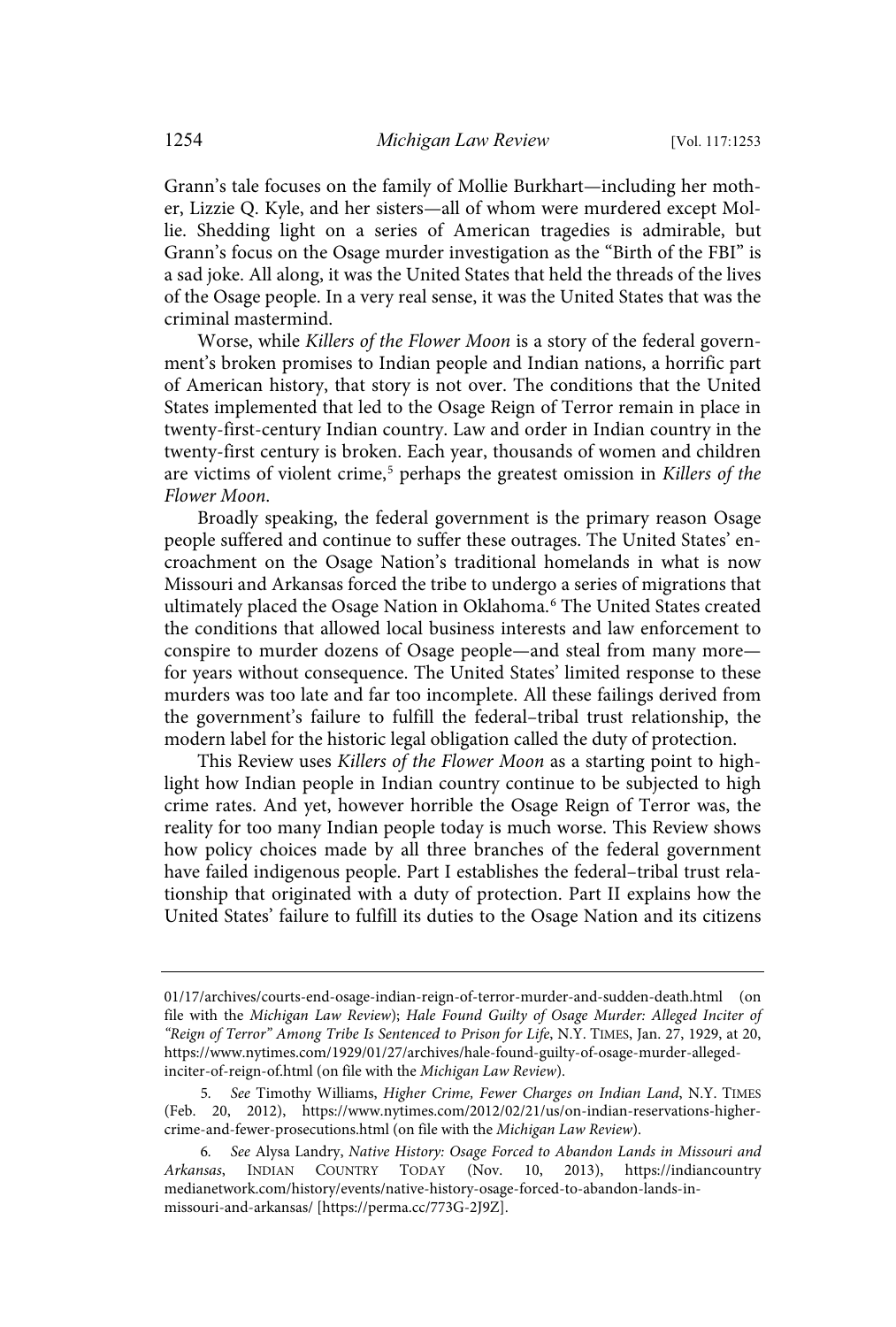allowed, and even indirectly encouraged, the Osage Reign of Terror. Part III offers thoughts on the future of the trust relationship in light of the rise of tribal self-determination. This Review concludes with a warning about how modern crime rates against indigenous women and children are outrageously high in large part because of the continuing failures of the United States.

#### I. PROTECTION

Long ago, the United States undertook a legal obligation to Indian people and tribal nations called the "duty of protection."<sup>7</sup> Killers of the Flower Moon offers merely one example of how the federal government failed to meet that duty. This Part details the origins and scope of the federal government's duties to Indian people generally and to the people of the Osage Nation specifically.

The federal government established the Osage reservation in 1872 through the Osage Act.<sup>8</sup> In 1906, the Osage Allotment Act severed the surface estate and mineral estate, resulting in the unusual circumstance in which the owners of the land on the surface do not own the minerals or other resources below.<sup>9</sup> The Act authorized the allotment of the Osage reservation, which transferred much of that land in fee to tribal members.<sup>10</sup> But the Osage Nation's ownership of the reservation's severed mineral estate was preserved—to be held in trust by the United States for the benefit of the tribe.<sup>11</sup> Oil and gas is plentiful on those lands (pp. 53–55). Each of the  $2,229$ Osage people at that time owned an equal, undivided interest in the mineral estate (p. 243).

Eventually Osage citizens became wealthy, as wealthy as anyone on the planet, in Grann's telling of the story (p. 6). Historian Donald Fixico claims that companies paid at least \$240 million in royalties to Osage people during this period,<sup>12</sup> a figure that surely would be in the billions in today's dollars.<sup>13</sup> The tragedy of Killers of the Flower Moon is that newly wealthy Osage Indians began to disappear or die under mysterious circumstances, seemingly murdered one by one (pp. 5–16, 31, 36, 67–69). Local law enforcement

- 8. Act of June 5, 1872, ch. 310, 17 Stat. 228.
- 9. Act of June 28, 1906, ch. 3572, 34 Stat. 539.
- 10. Pp. 49–53; United States v. Osage Wind, LLC, 871 F.3d 1078, 1082 (10th Cir. 2017).
- 11. Osage Nation v. Irby, 597 F.3d 1117, 1120–21 (10th Cir. 2010).
- 12. FIXICO, supra note 2, at 48.

<sup>7</sup> . See United States v. Kagama, 118 U.S. 375, 384 (1886) ("From their very weakness and helplessness, so largely due to the course of dealing of the Federal Government with them and the treaties in which it has been promised, there arises the duty of protection, and with it the power." (emphasis added)); Worcester v. Georgia, 31 U.S. (6 Pet.) 515, 556 (1832) ("This treaty, thus explicitly recognizing the national character of the Cherokees, and their right of self government; thus guarantying their lands; assuming the duty of protection, and of course pledging the faith of the United States for that protection; has been frequently renewed, and is now in full force." (emphasis added)).

<sup>13.</sup> Rennard Strickland reported that by the 1970s, Osage people had collected over \$500 million in royalties. Strickland, supra note 2, at 39.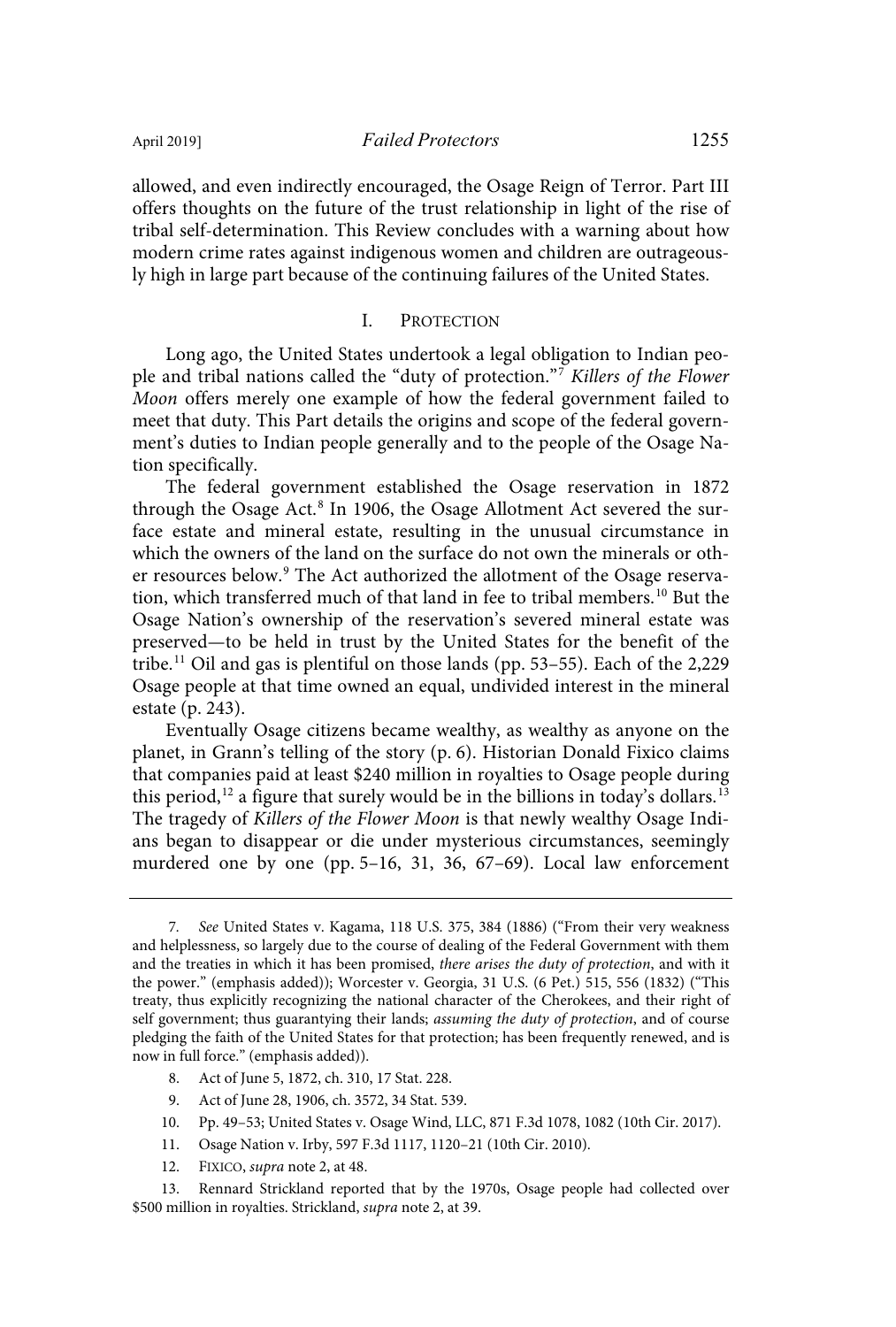found no leads and initially prosecuted no one; the Oklahoma Attorney General charged the local sheriff with willfully refusing to enforce the law (p. 56). Local people, some of whom later would be convicted of murder, hired private investigators with Osage money (pp. 56–65). The Federal Bureau of Investigation (FBI), only recently formed, intervened (pp. 103–12). Grann tells the story of how non-Osage persons in Osage County thwarted local prosecutions, forcing the FBI to intervene in one of its first high-profile cases (pp. 92–96). Along the way, apparently due to the lack of cooperation from the locals, the FBI embraced modern law enforcement investigative work, which led to the prosecution of several non-Osage persons for the murder of several indigenous people (Chapters Nine to Thirteen, Nineteen).

Grann is not a lawyer, so it is worth describing the legal environment in which the circumstances described in Killers of the Flower Moon arise. The foundation of federal Indian law is the legal relationship between the United States and federally recognized Indian tribes.<sup>14</sup> That relationship has gone through several shifts over the course of American history. For the past half century or so, the law primarily refers to that arrangement as a trust relationship.<sup>15</sup> For a century or more before that, the law generally referred to that relationship as a guardianship, with the federal government as teacher and protector and Indian people as the government's wards.<sup>16</sup> But these are merely metaphors. The relationship is best characterized as a duty of protection, which is how the United States and Indian nations first described the relationship in the earliest treaties and federal laws.<sup>17</sup> The duty of protection undertaken by the United States in relation to Indian nations in the early decades of the American Republic was not unheard of in international law, where it was recognized that superior sovereigns could take weaker sovereigns under their protection.<sup>18</sup>

In the earliest federal Indian law decisions of the United States Supreme Court, during the tenure of Chief Justice Marshall, the Court confirmed the duty of protection the United States owed to Indian nations. The Court referred to Indian nations as "domestic dependent nations" and "distinct, independent political communities," confirming tribal nations' status as do-

<sup>14.</sup> MATTHEW L.M. FLETCHER, FEDERAL INDIAN LAW § 5.2, at 175 (2016).

<sup>15.</sup> E.g., United States v. Mason, 412 U.S. 391, 398 (1973) ("There is no doubt that the United States serves in a fiduciary capacity with respect to these Indians and that, as such, it is duty bound to exercise great care in administering its trust.").

<sup>16.</sup> FLETCHER, supra note 14, § 5.2, at 178–81; Daniel I.S.J. Rey-Bear & Matthew L.M. Fletcher, "We Need Protection From Our Protectors": The Nature, Issues, and Future of the Federal Trust Responsibility to Indians, 6 MICH. J. ENVTL. & ADMIN. L. 397, 408 (2017).

<sup>17.</sup> E.g., Cherokee Nation v. Georgia, 30 U.S. (5 Pet.) 1, 17 (1831) ("Meanwhile they are in a state of pupilage. Their relation to the United States resembles that of a ward to his guardian. They look to our government for *protection*; rely upon its kindness and its power; appeal to it for relief to their wants; and address the president as their great father." (emphasis added)).

<sup>18.</sup> Worcester v. Georgia, 31 U.S. (6 Pet.) 515, 555 (1832) ("This relation was that of a nation claiming and receiving the protection of one more powerful: not that of individuals abandoning their national character, and submitting as subjects to the laws of a master.").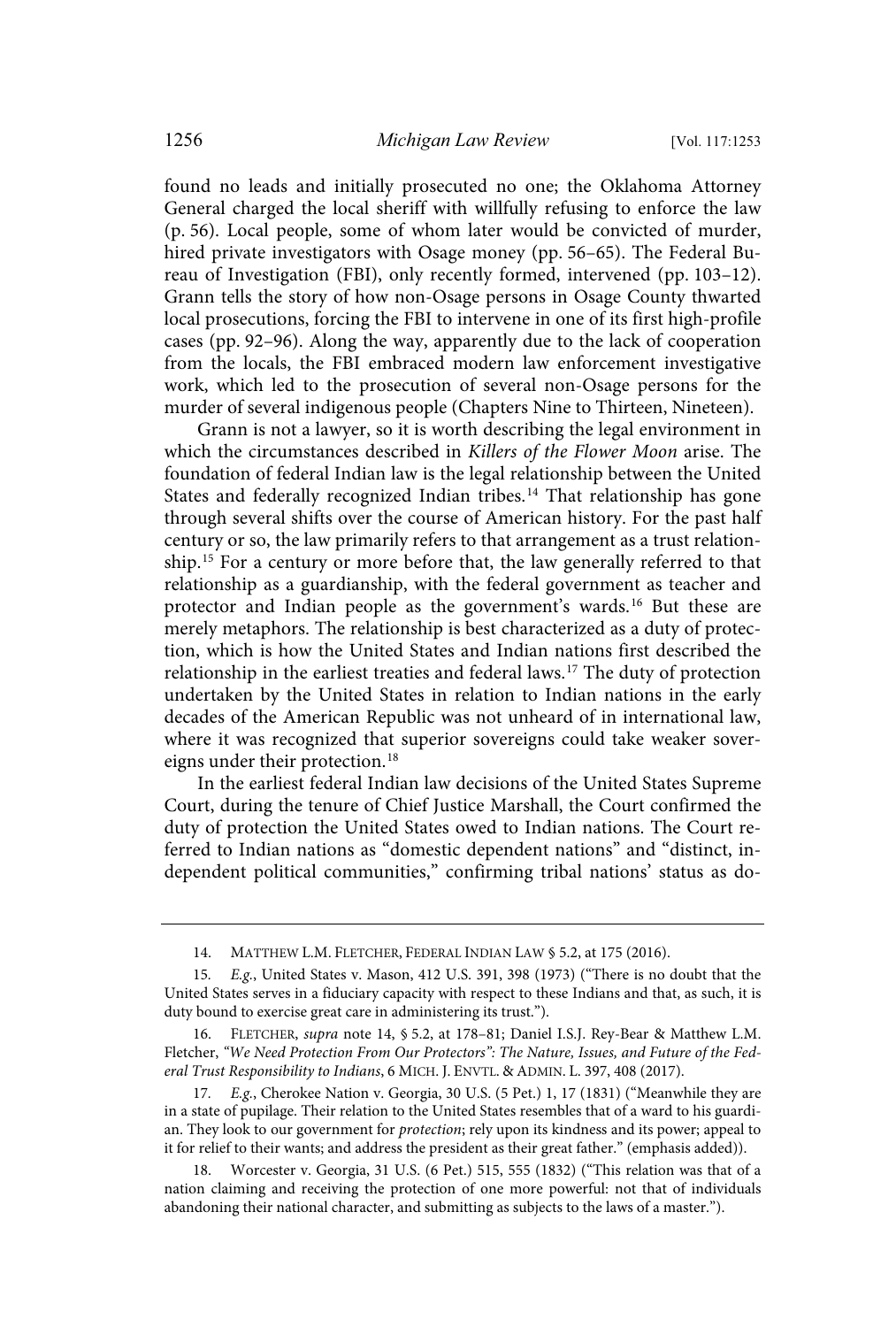mestic, sovereign entities.<sup>19</sup> As domestic sovereigns, Indian tribes have the legal capacity under American constitutional law to negotiate and execute treaties with the United States.<sup>20</sup> Those Indian treaties and the relevant acts of Congress define, implement, and confirm the federal government's continuing duty of protection to Indian nations.<sup>21</sup> The treaties memorialized federal government obligations to Indian nations that Indian treaty negotiators bargained for; those obligations continue to this day as federal law under the Supremacy Clause absent a clear statement of intent from either party to abrogate them.<sup>22</sup> The Supreme Court later recognized that the United States additionally owed a moral obligation to Indian nations deriving from the duty of protection and the course of dealings between the federal government and indigenous people, dealings that tended to involve the betrayal, in one form or another, of the duty of protection.<sup>23</sup>

Call it a trust, a guardianship, or a duty of protection, but as a matter of law, the federal government's bargained-for legal relationship with Indian nations and Indian people is a significant source of authority for federal laws even today—along with the Indian Commerce Clause, the Treaty Power, and perhaps other sources.<sup>24</sup> Consider any federal law or government program in Indian affairs. Each law and program can be traced to the duty of protection originating in Indian treaties. Numerous Indian treaties reference housing, health care, education, job training, law enforcement, support for tribal economies, protection of lands, and military protection. Each of these promises by the United States to Indian nations serves as a source of authority for the work of the Bureau of Indian Affairs, the Indian Health Service, and every other federal office that does Indian affairs work. But more fundamentally, the duty of protection accepted by the United States is the source of the power to perform this work.

Indian treaties also established bargained-for property rights, typically called treaty rights in modern parlance.<sup>25</sup> These rights can include the right to hunt, fish, gather, and farm on and off Indian lands without interference.<sup>26</sup> These rights can include the right of exclusivity to land and exclusivi-

- 21. Id. § 5.2, at 177-78 (collecting treaties acknowledging duty of protection).
- 22. *Id.* § 5.7, at 228.

<sup>19</sup> . Cherokee Nation, 30 U.S. (5 Pet.) at 17 ("They may, more correctly, perhaps, be denominated domestic dependent nations. They occupy a territory to which we assert a title independent of their will, which must take effect in point of possession when their right of possession ceases."); Worcester, 31 U.S. (6 Pet.) at 559 ("The Indian nations had always been considered as distinct, independent political communities, retaining their original natural rights, as the undisputed possessors of the soil, from time immemorial . . . .").

<sup>20.</sup> FLETCHER, supra note 14, § 5.3, at 212–14.

<sup>23.</sup> Seminole Nation v. United States, 316 U.S. 286, 296–97 (1942).

<sup>24.</sup> FLETCHER, supra note 14, § 5.2, at 181-94 (collecting statutes enacted based on implementing the general trust responsibility).

<sup>25.</sup> See generally id. § 3.7.

<sup>26.</sup> See generally WILLIAM H. RODGERS, JR., ENVIRONMENTAL LAW IN INDIAN COUNTRY §§ 1:2–:4, at 20–121 (2005).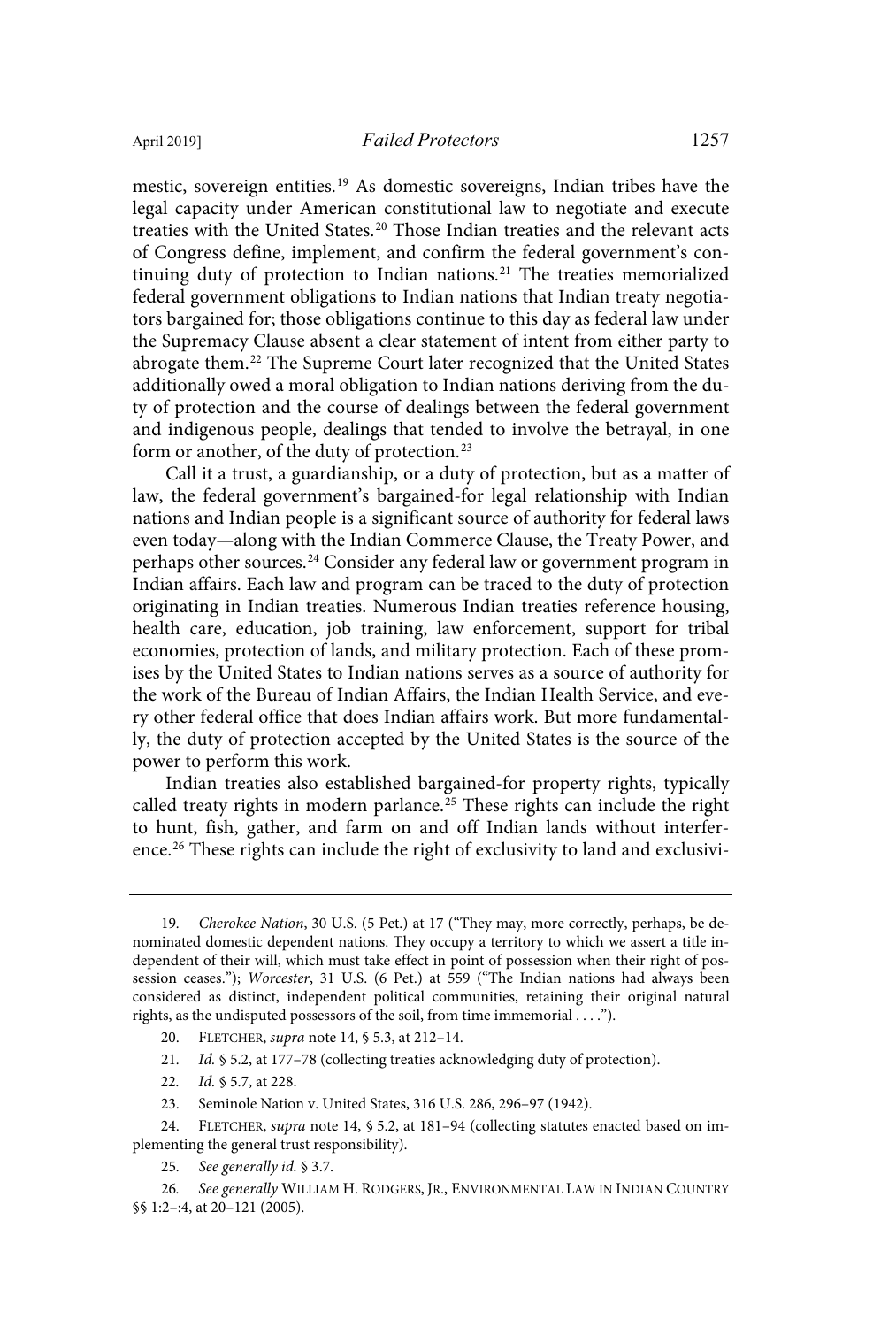ty of government. Treaties specific to one or more tribes might even go further and protect individual Indians' right to travel<sup>27</sup> or an Indian tribe's right to be free from federal regulations.<sup>28</sup> The federal government, as a party to Indian treaties and their bargained-for content, has an obligation to protect those treaty rights.

The federal government's intervention in the Osage killings was no mere story of the FBI swooping in to save discreet minorities from corrupt local government. There is no bank robbery or kidnapping, no drug trafficking or international terrorism, no Russian or Chinese interference in American elections. The federal government's obligation then (and now) was to ensure safety in Indian country, but to say the Department of Justice placed (or now places) much of a priority on Indian country crime is simply wrong. Consequently, the Osage people pay a terrible price.

#### II. BETRAYAL

Killers of the Flower Moon grippingly details the story of the methodical killing of Mollie Burkhart's entire family by her husband, his relatives, and his business partners. The FBI and the federal government, in Grann's telling, swoop in with law enforcement and prosecutorial power.<sup>29</sup> They effectively stop the killing of Mollie and her remaining child. But the real story is not how Mollie is saved but how the federal government failed the Osage murder victims before her. The federal government's betrayal of the Osage Nation and its citizens was deep, varied, and systematic.

The federal government has owed a duty of protection to the Osage Nation for over two hundred years. The Osage Nation is a party to numerous treaties with the United States, beginning in the 1800s.<sup>30</sup> The historic Osage Nation, a group of villages including the four Great Osage villages and the Little Osage village, ceded what is now the State of Missouri, the northern half of Arkansas, and large parts of Kansas and Oklahoma in the earliest treaties with the United States.<sup>31</sup> With the final cession by treaty, the Osage Nation and the federal government established a reservation for the tribe in

31. FIXICO, supra note 2, at 28; Geoffrey M. Standing Bear, Can the Host Survive Removal of the Parasite?, 9 KAN. J.L. & PUB. POL'Y 807, 809 (2000).

<sup>27.</sup> E.g., Cree v. Flores, 157 F.3d 762, 769 (9th Cir. 1998).

<sup>28.</sup> See, e.g., Chickasaw Nation, 362 N.L.R.B. 109 (2015).

<sup>29.</sup> See chapters 17-18.

<sup>30.</sup> See, e.g., Treaty with the Great and Little Osages, Sept. 29, 1865, 14 Stat. 687; Treaty with the Great and Little Osages, Jan. 11, 1839, 7 Stat. 576; Treaty with the Kiowas, Ka-ta-kas, and Ta-wa-ka-ros Indians, May 26, 1837, 7 Stat. 533; Convention with the Commanches and Witchetaws, Aug. 24, 1835, 7 Stat. 474; Treaty with the Great and Little Osages, Aug. 10, 1825, 7 Stat. 268; Treaty with the Great and Little Osages, June 2, 1825, 7 Stat. 240; Treaty with the Great and Little Osages, Aug. 31, 1822, 7 Stat. 222; Treaty with the Great and Little Osages, Sept. 25, 1818, 7 Stat. 183; Treaty with the Osages, Sept. 12, 1815, 7 Stat. 133; Treaty with the Great and Little Osages, Nov. 10, 1808, 7 Stat. 107. These treaties are collected in Logan v. Andrus, 457 F. Supp. 1318, 1321 n.6 (N.D. Okla. 1978).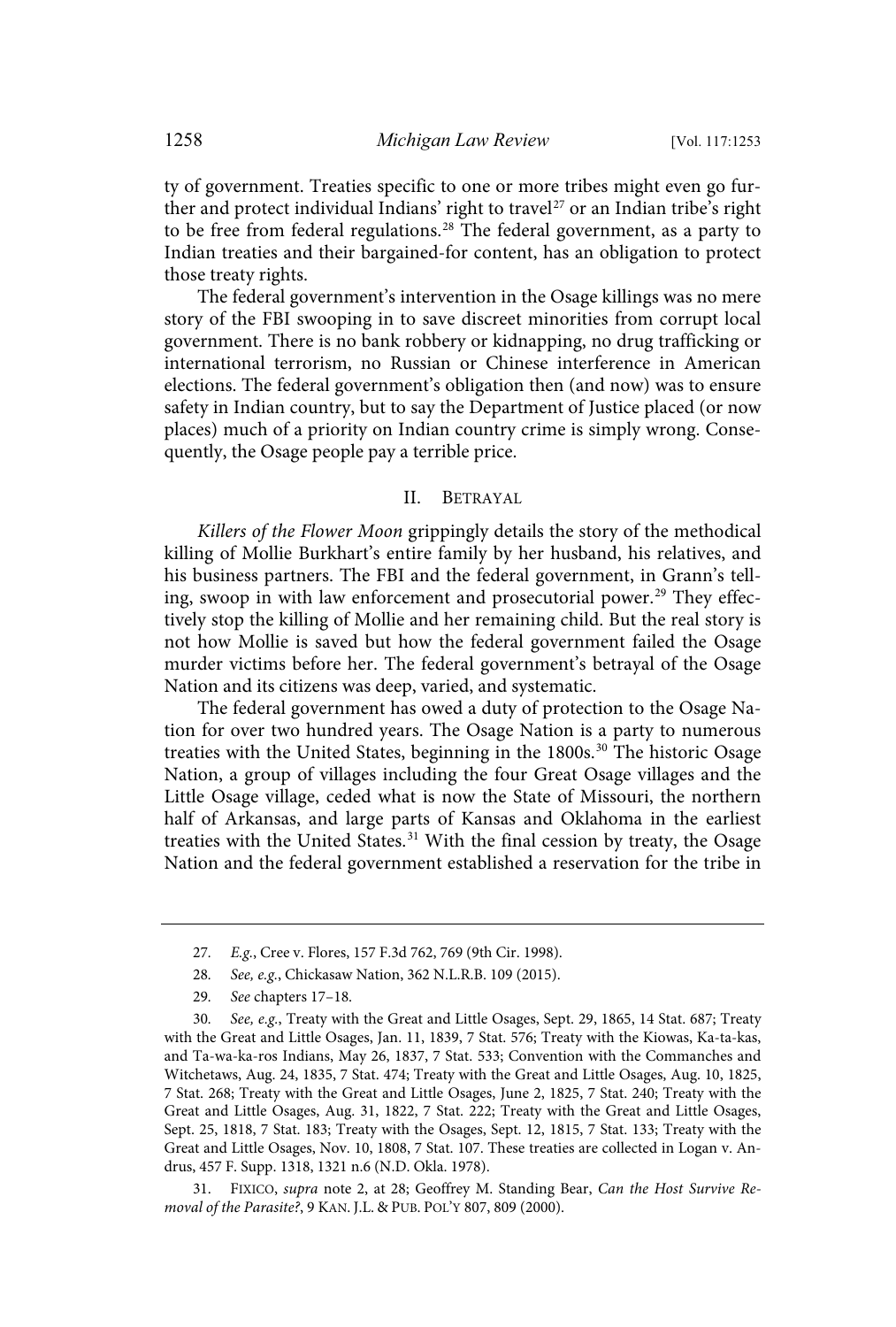Kansas in 1825.<sup>32</sup> That lasted until 1871, when the United States terminated the reservation and forced the Osage Nation to Oklahoma; there, the federal government—using Osage trust funds acquired from the sale of their Kansas lands—had purchased land from the Cherokee Nation,<sup>33</sup> itself a victim of removal (pp. 40–41). Initially, Oklahoma was a disaster for the Osage people; starvation and disease reduced the Osage population from 3,679 to about 1,000 in just a few years.<sup>34</sup> All the buffalo were gone (p. 42). The federal government refused to pay treaty annuities to the Osages until they took up farming, which was nearly impossible given the difficult terrain of the Oklahoma reservation (p. 42). The tribe established a constitutional system of government in 1881, only to have the federal government terminate that government in 1900.<sup>35</sup> Oil began flowing in 1897, likely encouraging the federal government to assume more control over the reservation lands and the American Indians living there.<sup>36</sup> The government enacted an allotment plan in 1906 and severed the mineral estate.<sup>37</sup> The government also created a tribal membership roll that established a headright system: an interest in the mineral estate akin to a share in a corporation.<sup>38</sup> Under this system, only headright winners could vote in tribal elections.<sup>39</sup> If Osage people did not acquire a headright before 1908, they could not vote.<sup>40</sup> By the 1970s, only about two thousand of the more than nine thousand Osage people owned headrights and could vote and hold office.<sup>41</sup>

Grann describes how American policymakers and political commentators responded to the sudden Osage wealth. One local newspaper lamented that Osage Indians were "so rich that something [had] to be done about it" (p. 76). Political commentary riddled with racism mocked Osage Indians during the 1920s (pp. 76–77). Federal elected officials and the Department of the Interior imposed onerous financial limitations on Osage people (pp. 77– 79). Recall that the United States held the Osage mineral estate in trust for Osage members who owned one or more headrights. And recall that in the early part of the twentieth century, the federal government usually acted as more of a guardian than a trustee. Grann writes that the Office of Indian Af-

- 33. Kaye, supra note 32, at 129.
- 34. Standing Bear, supra note 31, at 809.
- 35. Id.
- 36. *Id.* at 810.
- 37. Pp. 49–53; Standing Bear, supra note 31, at 810–11.
- 38. Pp. 52–53; Standing Bear, supra note 31, at 811.
- 39. Standing Bear, supra note 31, at 811.
- $40.$   $Id.$
- $41.$  Id.

<sup>32.</sup> Pp. 37–38; Standing Bear, supra note 31, at 809. Incidentally, the Kansas reservation, known as the Osage Diminished Reserve, was where Laura Ingalls's family squatted; Ingalls' family was one of many squatting non-Indian families that would eventually force the Osage from their own lands. Frances W. Kaye, Little Squatter on the Osage Diminished Reserve: Reading Laura Ingalls Wilder's Kansas Indians, 20 GREAT PLAINS Q. 123, 126–29 (2000).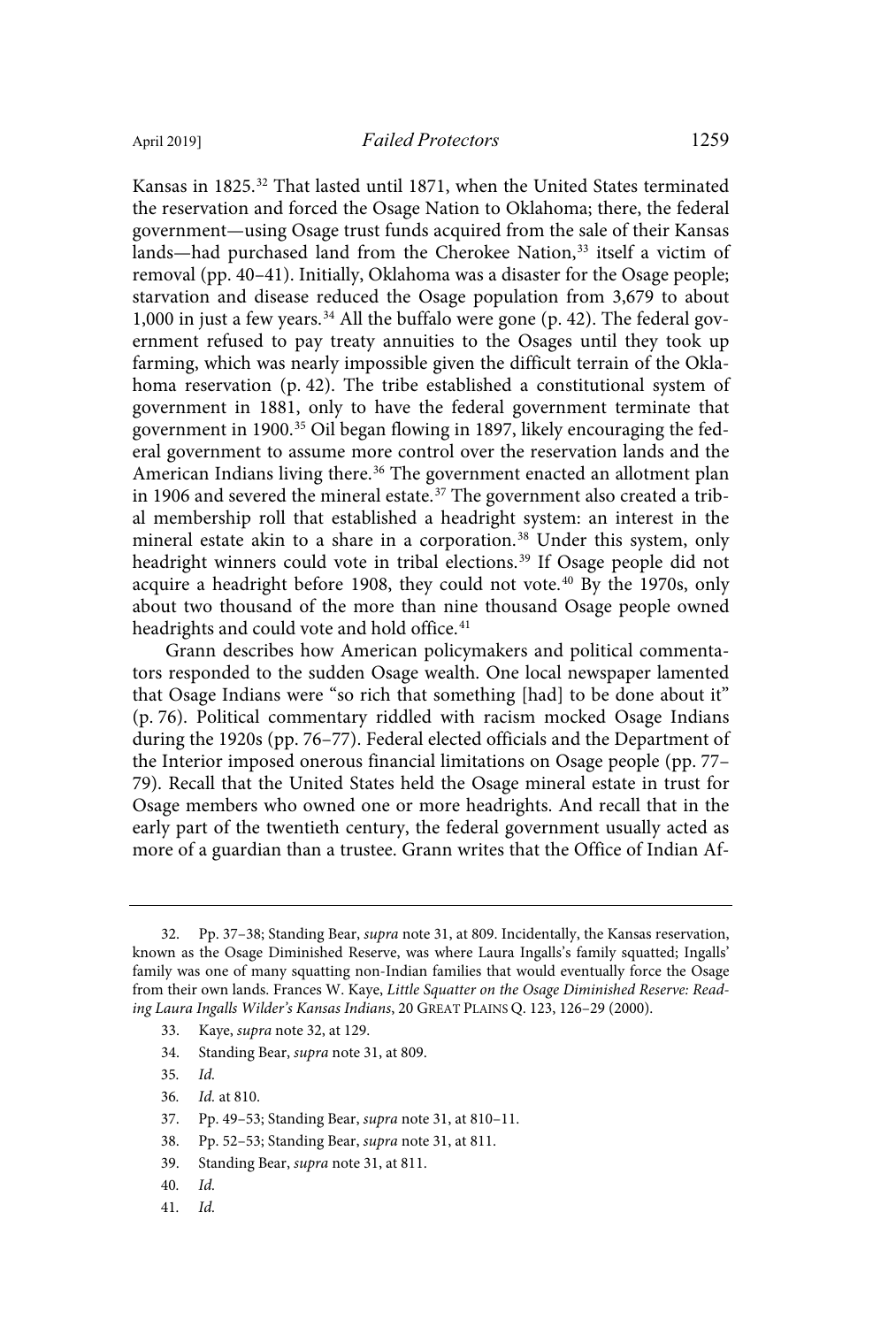fairs (now the Bureau of Indian Affairs) maintained lists of "competent" and "incompetent" Osage Indians (p. 58). The government treated Osages with one or more white ancestors as mixed race and therefore "competent." But Osages with no white ancestors were "incompetent" (p. 58). The government found white guardians, usually "prominent white citizens [of] Osage County" (p. 58), for "incompetent" Osages. Guardians had near-total control over the finances of Osages deemed incompetent, even requiring Osages to get permission to purchase toothpaste, in Grann's telling (p. 58). Grann notes that the Commissioner of Indian Affairs sent an investigator to look into "the expenditure of large amounts of money by these Indians" and "the wasteful and extravagant manner of the full bloods."<sup>42</sup> The government's inspector blamed the Christian devil for the troubles of the Osage people: "The devil was certainly in control on that day when agreements and ratifications were made between the Osage people, the department, and Congress, and his majesty has certainly been in high glee at the subsequent results and the marked accomplishments."<sup>43</sup> Perhaps to relieve the Osage full bloods from falling into utter depravity, $44$  Congress reaffirmed that "full blood" Osages would remain legally incompetent in 1921.<sup>45</sup> Ten years later, after almost her entire family was murdered, the government finally declared Mollie Burkhart legally competent (p. 229).

The murders were one thing, but parallel to the killings was the broader problem of corrupt guardians. FBI investigators looking into the murders of Mollie Burkhart's family and others also learned significant details about the abuses perpetrated on Osage people by their guardians. Guardians often concocted complex transactions to swindle Osages, such as purchasing cars at market value and reselling the car to their Osage wards at five times the value of the car (p. 154). Other times, guardians just stole overtly from their Osage wards (p. 154). Grann writes that these arrangements collectively amounted to "an elaborate criminal operation, in which various sectors of society were complicit" (p. 154). He adds:

The crooked guardians and administrators of Osage estates were typically among the most prominent white citizens: businessmen and ranchers and lawyers and politicians. So were the lawmen and prosecutors and judges who facilitated and concealed the swindling (and, sometimes, acted as guardians and administrators themselves) (p. 154).

<sup>42.</sup> Osage Extension: Hearings on S. 4039 Before the S. Comm. on Indian Affairs, 66th Cong. 83 (1920) (letter from H.S. Traylor, Inspector); pp. 78–79.

<sup>43.</sup> Osage Extension, supra note 42, at 83; p. 79.

<sup>44</sup> . Osage Extension, supra note 42, at 83 ("I have visited and worked in and about most of the cities of our country, and am more or less familiar with their filthy sores and iniquitous cesspools, yet I never wholly appreciated the story of Sodom and Gomorrah, whose sins and vices proved their undoing and their downfall, until I visited this Indian nation.").

<sup>45.</sup> Act of Mar. 3, 1921, ch. 120, § 3, 41 Stat. 1249, 1250 (declaring all Osage tribal members to be citizens, and declaring "all adult Osage Indians of less than one-half Indian blood" competent).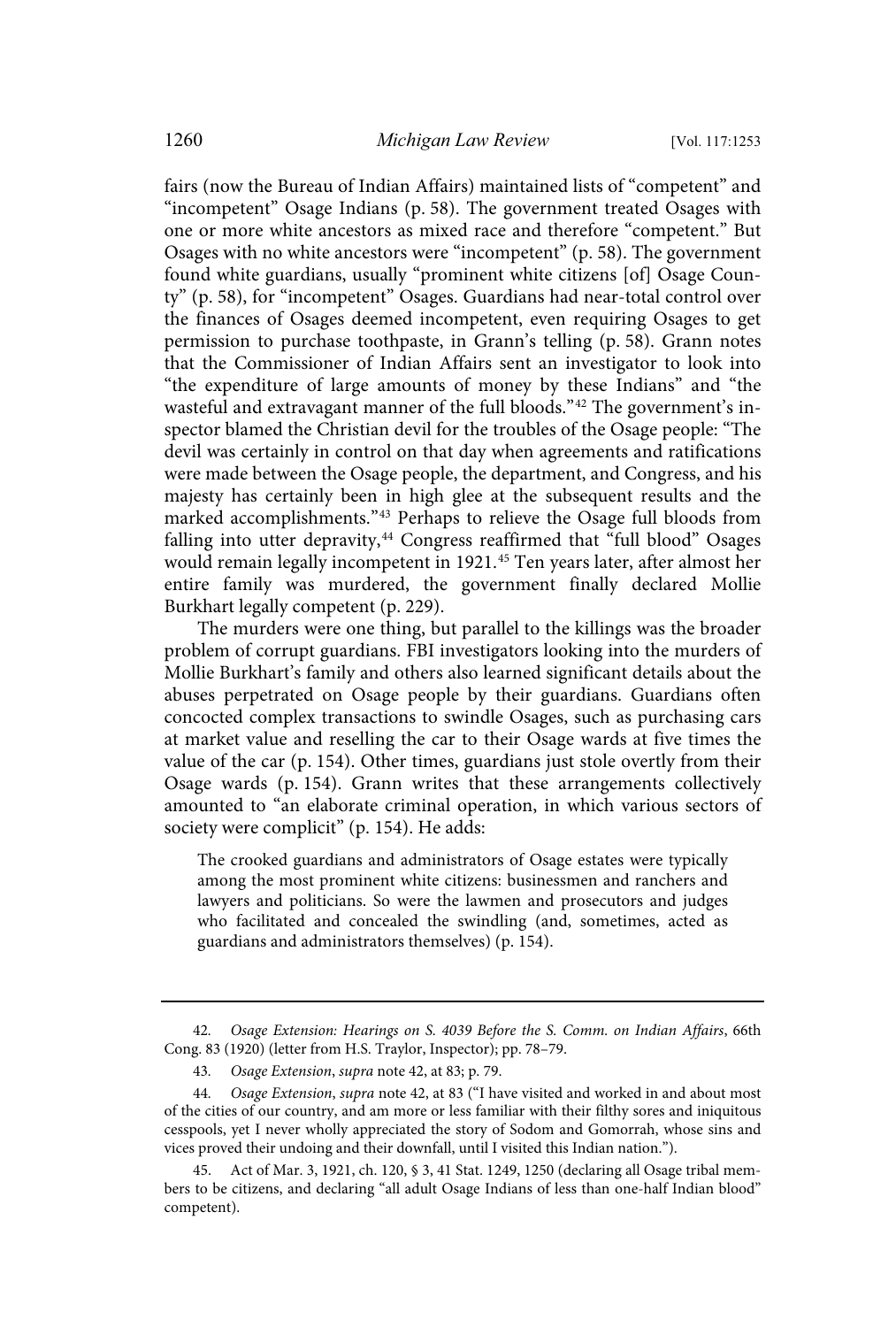"Incompetent" Osages also could marry white people who would then become their financial guardians. These so-called guardians had control over the revenue from the Osage headright interest, that unusual property right created by federal law and policy. And sometimes Osage life partners became their killers.

If a white person married an Osage "incompetent," federal law allowed the white person to inherit the headright: the individual interest in the mineral estate (p. 161). The way the United States implemented its duty of protection to Osage Indians was to set up a legal mechanism that uniquely encouraged non-Osage people to murder them and steal their property rights. Federal agents investigating murders discovered a pattern, at least in relation to Mollie Burkhart's family. Anna Brown, divorced and pregnant, had bequeathed her estate to her mother, Lizzie Q. Kyle (p. 162). Mollie's husband, Ernest Burkhart; his brother Bryan Burkhart; and their uncle William Hale, a leading white citizen of Osage County, conspired to murder Anna (pp. 128– 29, 162). Lizzie supposedly had inherited eight headrights by the time of Anna's death,<sup>46</sup> likely making her one of the wealthiest people in Oklahoma and maybe the entire United States. The conspiracy then turned to Lizzie, who died of poisoning (pp. 35–36, 162). Lizzie had bequeathed most of her estate to her daughters Mollie and Rita (p. 162). Mollie's sister Minnie had married a man named Bill Smith; Minnie then died of a mysterious "wasting disease," with Bill inheriting her estate (pp. 63, 162). Mollie's sister Rita then married the same Bill Smith (p. 63). A murderer blew up their house, killing Rita and Bill both (pp. 85–92). A quirk of their will meant that Bill's family inherited Rita's estate (p. 162). Only Mollie and her children remained. And Mollie was married to Ernest Burkhart, one of the conspirators. After federal investigators interrogated him, Ernest confessed to the conspiracy (pp. 189–91). He later testified to the conspiracy in court during the trial of his uncle William Hale for the murder of another Osage headright owner, Henry Roan (pp. 211–12). During the trial, Mollie's daughter, Little Anna, died of a severe illness (p. 209). But since the FBI was in Osage County to prosecute murder, they did not pursue facts that might have allowed the Osages to bring breach of trust claims against their guardians. The Department of the Interior and the Department of Justice should have been overseeing these guardians but did nothing.

This history shows that the federal government failed to uphold its duty of protection to the Osage Nation and its citizens long before the murders. First, the United States forced the Osage Nation from its homelands outside Oklahoma to a reservation in Kansas. Then, the United States terminated the Kansas reservation in favor of a reservation in Oklahoma on land no one wanted. Congress next ordered the allotment of Osage Nation lands but allowed the tribe, collectively, to retain its mineral estate. Bafflingly, the government created the headright system that undermined tribal selfdetermination for decades. In the 1900s, the federal government terminated

<sup>46.</sup> FIXICO, supra note 2, at 36.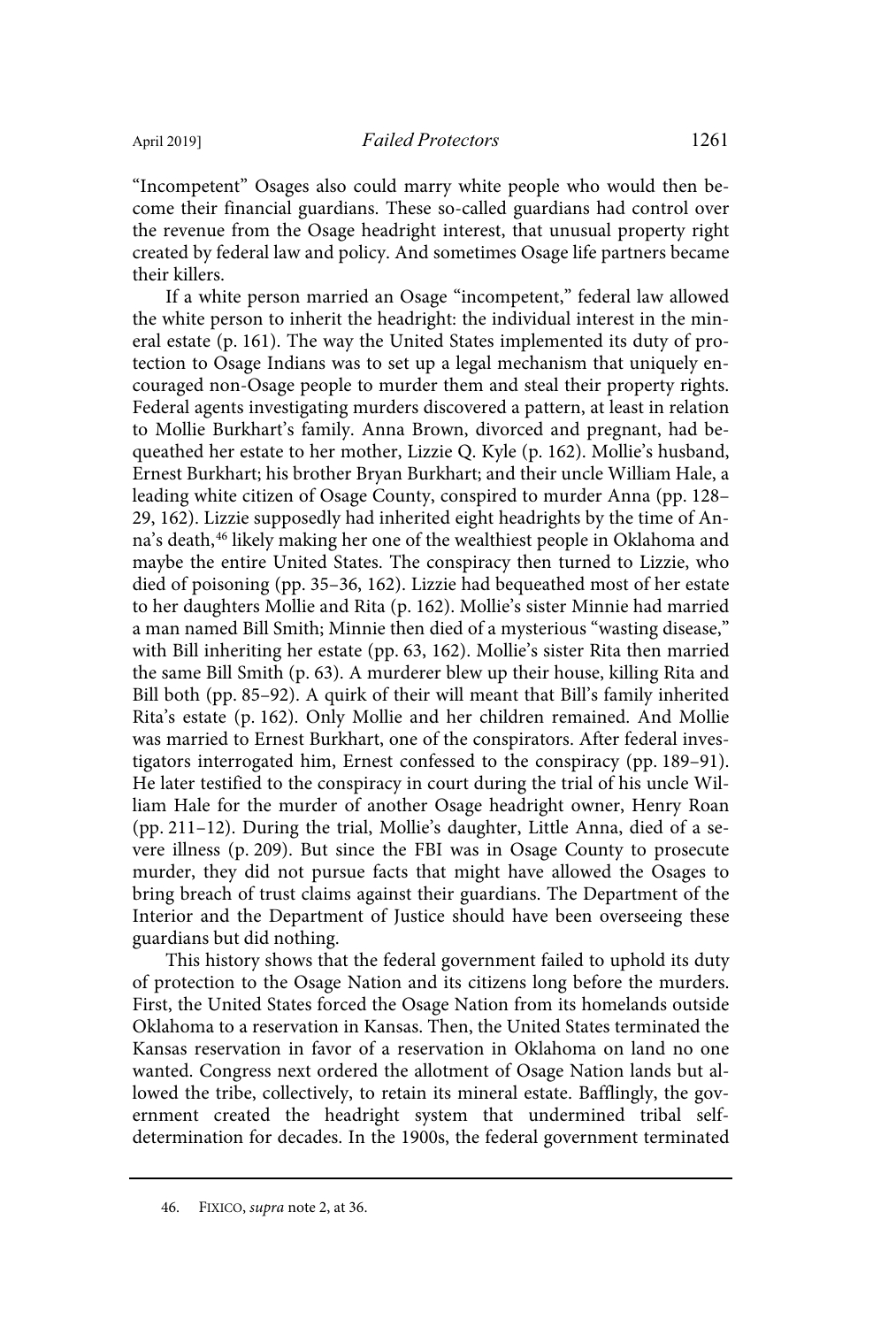the Osage tribal government. During this time, even after learning the Osage mineral estate was incredibly valuable, the federal government did little or nothing to advise or assist Osage citizens. As non–American Indians began to abuse the legal system to place Osage allottees under state guardianship, the federal government did nothing to stop them. Even after the Osage murders began, the federal government did little—excepting the prosecution of Henry Roan's murder, which incidentally was part of the same conspiracy leading to Mollie Burkhart's family's murders. It took an Osage Tribal Council request in 1923, along with payments of \$20,000 to the Department of Justice, to persuade the United States to investigate (pp. 96, 110). The federal convictions of William Hale and others for several Osage murders suggest that the United States, perhaps belatedly, recognized its duty of protection. Needless to say, the Osage murders are a mission-critical failure of the federal government's duty of protection. Why did this happen?

In the modern era of federal American Indian law, which began in the mid-twentieth century, $47$  the duty of protection is described with two key terms of art. The first is the general trust relationship, duty, or obligation. $48$ The second includes enforceable trust duties or obligations.<sup>49</sup> The general trust relationship is a term of art the United States Supreme Court adopted to describe the duty of protection.<sup>50</sup> The Court usually employs the phrase to distinguish the obligations to manage tribal or American Indian assets that the United States has imposed on itself by statute or regulation—in other words, an enforceable trust or fiduciary duty.<sup>51</sup> Despite the fact that the general trust relationship is the duty of protection, which we know is a bargained-for series of rights of Indians and tribes and a series of concomitant federal legal obligations to preserve those rights, the Supreme Court describes the general trust relationship as a mere moral obligation that is unenforceable in federal courts.<sup>52</sup> That the general trust relationship is the source

<sup>47.</sup> Charles F. Wilkinson labeled the Supreme Court's decision in Williams v. Lee, 358 U.S. 217 (1959) as the beginning of the "modern era" of federal Indian law. CHARLES F. WILKINSON, AMERICAN INDIANS, TIME, AND THE LAW 1 (1987).

<sup>48.</sup> FLETCHER, supra note 14, § 5.2, at 181.

<sup>49.</sup> *Id.* § 5.2, at 194.

<sup>50.</sup> United States v. Mitchell, 463 U.S. 206, 225 (1983) ("Our construction of these statutes and regulations is reinforced by the undisputed existence of a general trust relationship between the United States and the Indian people. This Court has previously emphasized 'the distinctive obligation of trust incumbent upon the Government in its dealings with these dependent and sometimes exploited people.' This principle has long dominated the Government's dealings with Indians." (citation omitted) (quoting Seminole Nation v. United States, 316 U.S. 286, 296 (1942)).

<sup>51.</sup> See FLETCHER, supra note 14, § 5.2, at 194.

<sup>52.</sup> Cf. United States v. Jicarilla Apache Nation, 564 U.S. 162, 165 (2011) ("In this case, we consider whether the fiduciary exception applies to the general trust relationship between the United States and the Indian tribes. We hold that it does not. Although the Government's responsibilities with respect to the management of funds belonging to Indian tribes bear some resemblance to those of a private trustee, this analogy cannot be taken too far. The trust obligations of the United States to the Indian tribes are established and governed by statute rather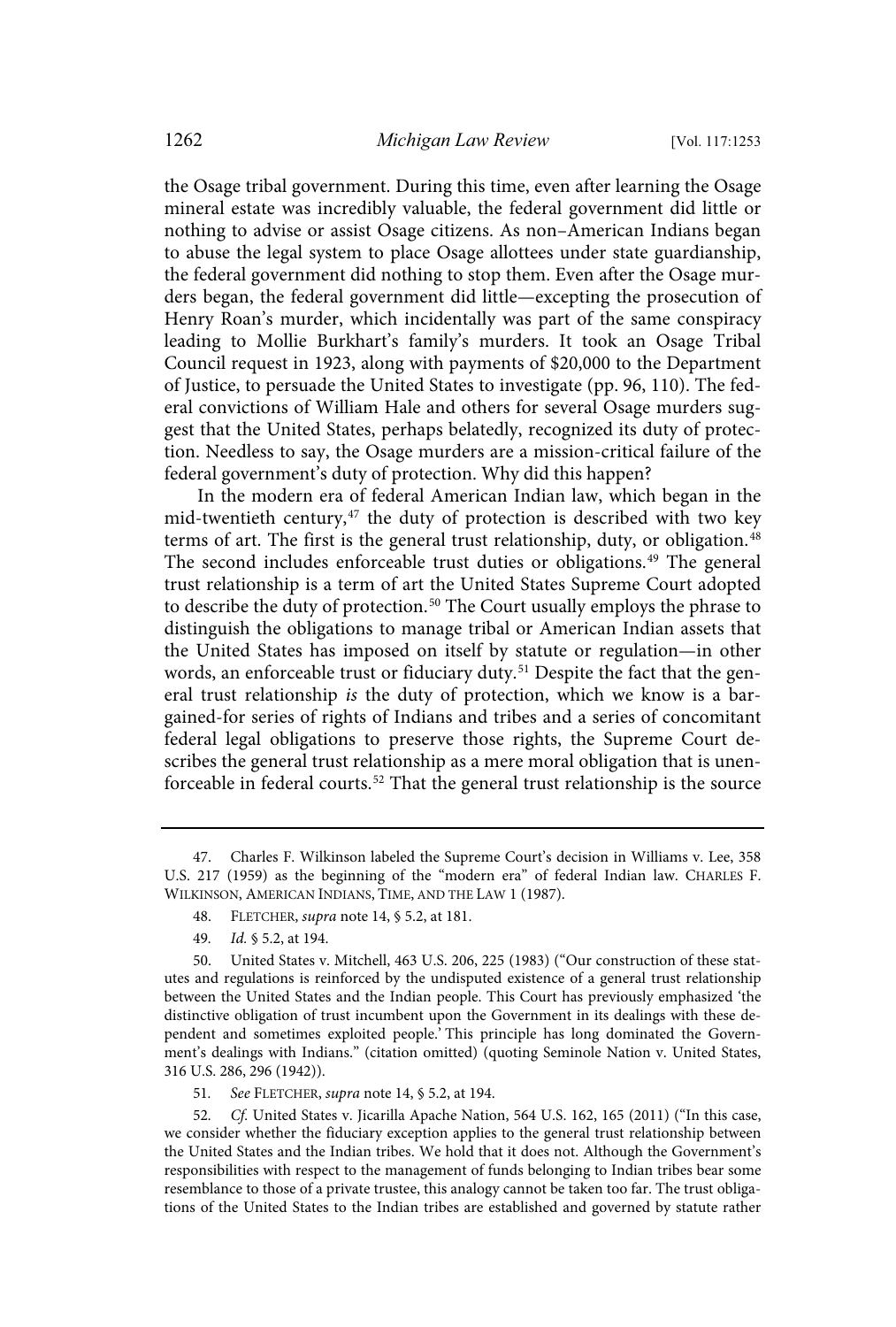of federal authority to enact and implement American Indian affairs statutes but is somehow unenforceable by the trust beneficiary is one of the greatest contradictions, and tragedies, of American law.

The federal government's duty of protection toward the Osage Nation and its citizens should have forced the United States to act quickly, at least when nonindigenous people began to swindle and murder Osage people. But under the government's theory of the duty of protection, there was no obligation at all. Instead, there is discretion, akin to prosecutorial discretion. Nothing can force the United States to act to fulfill its duties under the general trust relationship, though at least the government is authorized to intervene when it actually chooses to do so.

The jurisprudence of the general trust relationship means that Congress is constitutionally authorized to enact Indian affairs laws but free to disregard its treaty obligations at its discretion. Of course, that is not what Indian nations bargained for. But the Supreme Court's jurisprudence enables this state of affairs.

That story begins with the cases that confirmed the meaning of the duty of protection of the United States to Indians and Indian nations. In Cherokee Nation v. Georgia, Chief Justice Marshall tied the duty of protection to the metaphor of guardianship, with the United States as guardian and Indian people as wards dependent on the federal government for all basic needs.<sup>53</sup> The facts on the ground directly contradicted Marshall's description in that some Indian tribes, most especially the Cherokee Nation of the early nineteenth century, were hardly dependent on the government, but no matter to the Court then or now.<sup>54</sup> The Court retreated somewhat from this characterization the next year in Worcester v. Georgia,<sup>55</sup> but the jurisprudential damage had been done. The rhetoric of guardianship and dependency dominated the national political and legal discourse on Indian affairs from that point until the 1970s, when dependency talk became mixed with selfdetermination talk.<sup>56</sup> Still, even now, the Supreme Court categorically defines Indian tribes by referring to their dependent status.<sup>57</sup> Recall that under the doctrine of the duty of protection, dependency is a limited notion referring exclusively to the external aspects of Indian affairs.<sup>58</sup> In internal tribal affairs, dependency has a much different meaning and is reservation specific.

57. E.g., Michigan v. Bay Mills Indian Cmty., 134 S. Ct. 2024, 2030 (2014) ("As dependents, the tribes are subject to plenary control by Congress.").

than the common law, and in fulfilling its statutory duties, the Government acts not as a private trustee but pursuant to its sovereign interest in the execution of federal law.").

<sup>53. 30</sup> U.S. (5 Pet.) 1, 17 (1831).

<sup>54.</sup> Matthew L.M. Fletcher, Preconstitutional Federal Power, 82 TUL. L. REV. 509, 547– 48 (2007) (noting that Founding era leaders were preoccupied with the possibility that American Indian tribes could wage a devastating war on the still-weak American Republic).

<sup>55. 31</sup> U.S. (6 Pet.) 515, 542–43 (1832).

<sup>56.</sup> The tribal self-determination era is usually understood to have begun in the 1970s. FLETCHER, supra note 14, § 3.12, at 103–06.

<sup>58.</sup> See supra Part I.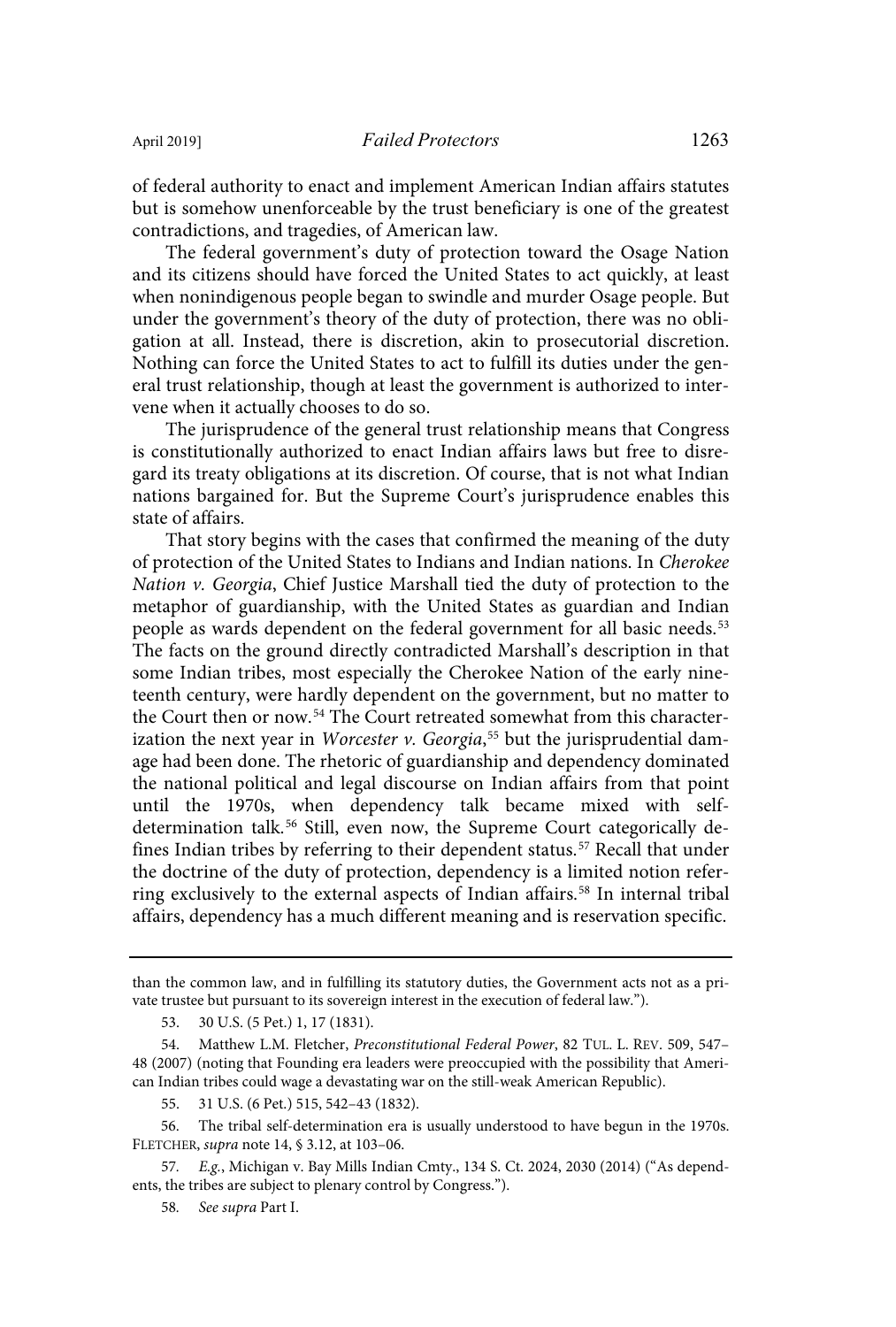The metaphor of guardianship did not completely dominate national Indian affairs policy until the 1880s, when the Supreme Court decided the cases of what some refer to as the plenary power trilogy.<sup>59</sup> The first case,  $Ex$ parte Crow Dog, established the Court's view that Indian people were effectively subhuman as a matter of law.<sup>60</sup> To the Court at that time, American Indian nations were virtual nonentities. The second case, United States  $v$ . Kagama, confirmed congressional plenary power to legislate on all aspects of Indian reservation life and governance; it was based entirely on the Court's understanding that Indian people could not care for themselves, so weak and dependent they were on the federal government.<sup>61</sup> The third case, *Lone Wolf*  $v$ . Hitchcock, drove the stake of guardianship deep into the heart of tribal sovereignty by confirming federal power to abrogate Indian treaties at will and adopting the guardianship model for assessing decisions of the United States to dispose of tribal and individual Indian property interests.<sup>62</sup> In this trilogy, guardianship talk went from a metaphor to the law of the land.

Congress finally began to retreat from the guardianship model of Indian affairs regulation in the 1970s and 1980s and expressly acknowledged the general trust relationship in every major Indian affairs statute enacted since then.<sup>63</sup> Congress also generally waived federal government immunity to claims by Indian tribes and individual Indians for breach of trust arising

60. 109 U.S. 556, 571 (1883) ("It is a case where, against an express exception in the law itself, that law, by argument and inference only, is sought to be extended over aliens and strangers; over the members of a community separated by race, by tradition, by the instincts of a free though savage life, from the authority and power which seeks to impose upon them the restraints of an external and unknown code, and to subject them to the responsibilities of civil conduct, according to rules and penalties of which they could have no previous warning; which judges them by a standard made by others and not for them, which takes no account of the conditions which should except them from its exactions, and makes no allowance for their inability to understand it. It tries them, not by their peers, nor by the customs of their people, nor the law of their land, but by superiors of a different race, according to the law of a social state of which they have an imperfect conception, and which is opposed to the traditions of their history, to the habits of their lives, to the strongest prejudices of their savage nature; one which measures the red man's revenge by the maxims of the white man's morality." (emphases added)).

61. 118 U.S. 375, 383–84 (1886) ("These Indian tribes are the wards of the nation. They are communities dependent on the United States. Dependent largely for their daily food. Dependent for their political rights. They owe no allegiance to the States, and receive from them no protection. Because of the local ill feeling, the people of the States where they are found are often their deadliest enemies. From their very weakness and helplessness, so largely due to the course of dealing of the Federal Government with them and the treaties in which it has been promised, there arises the duty of protection, and with it the power." (emphases added)).

62. 187 U.S. 553, 564–67 (1903).

63. COHEN'S HANDBOOK OF FEDERAL INDIAN LAW § 5.04[4][a], at 420–421 (2005 ed.), quoted in United States v. Jicarilla Apache Nation, 564 U.S. 162, 192–93 (2012) (Sotomayor, J., dissenting).

<sup>59.</sup> Matthew L.M. Fletcher, A Short History of Indian Law in the Supreme Court, 40 HUM. RTS., May 2015, at 3, 4.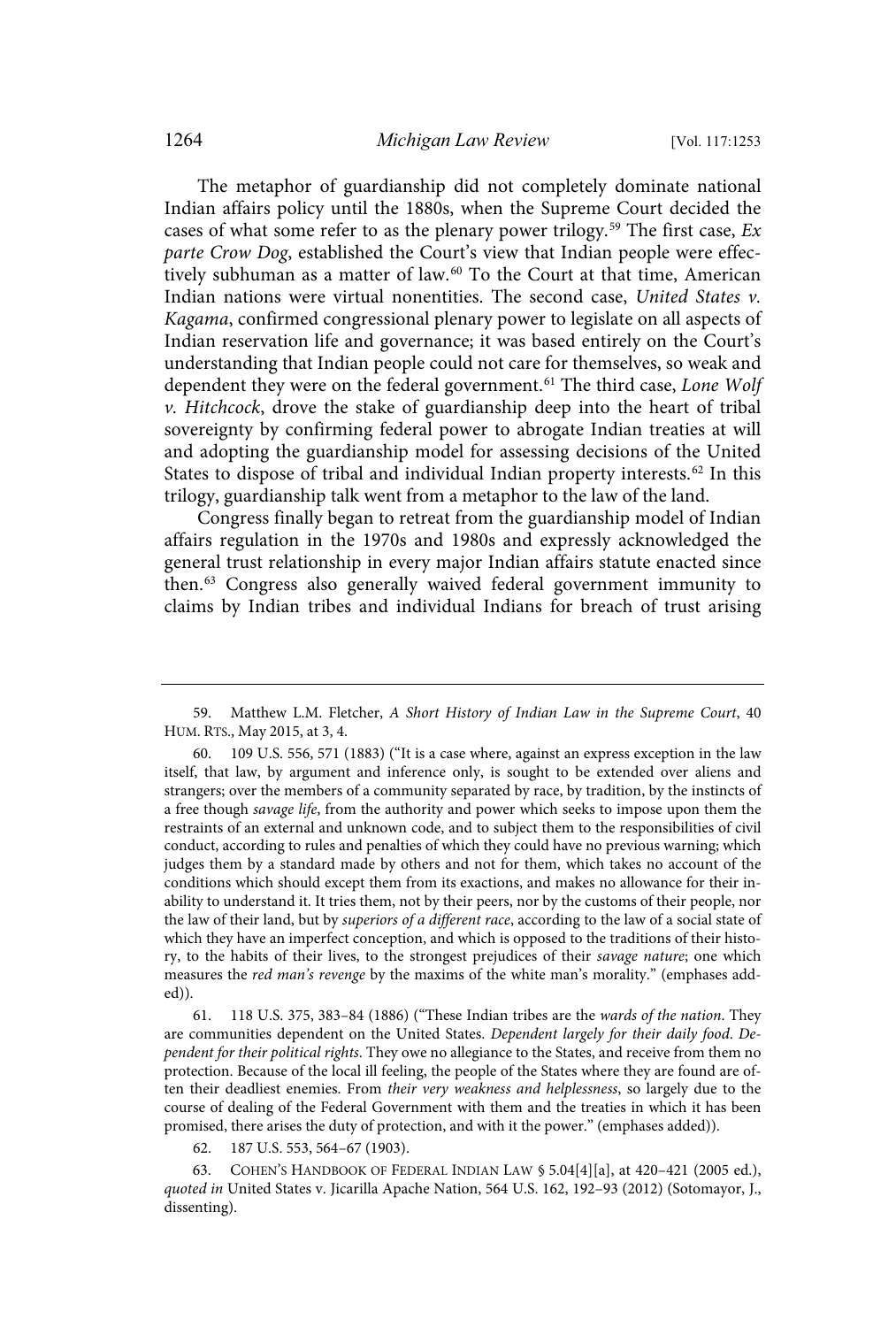from the mismanagement of tribal and Indian assets.<sup>64</sup> In short, congressional policy has been moving toward an understanding of its duty of protection as akin to a trust obligation. Yet the United States is not all the way there.

The Department of Justice continues to advocate zealously in favor of the guardianship model. It sometimes argues, in order to avoid liability, that federal government mismanagement of Indian and tribal assets should be assessed by the judiciary under a Lone Wolf model of guardianship rather than by a common law trust.<sup>65</sup> More recently, federal courts have strongly admonished and sanctioned the Department of Justice for making misrepresentations of fact to the court.<sup>66</sup> The Department of Justice also views the general trust relationship as imposing no enforceable duties whatsoever.<sup>67</sup> In most cases, the Supreme Court grants the win to the government's theory of the duty of protection, severely diluting the ability of Indian tribes and individual Indians to seek redress for breaches of trust.<sup>68</sup> In the case of the general trust relationship, the Supreme Court has all but held that there is nothing enforceable. Worse for tribal interests, Justice Thomas does not recognize a duty of protection at all and advocates for the Court to adopt his theory that there is little or no congressional power to legislate in Indian affairs.<sup>69</sup> Again, this is not what Indian nations had in mind when they negotiated in good faith with the United States during the treaty era.

#### III. THE FUTURE OF THE TRUST RELATIONSHIP

Killers of the Flower Moon makes the argument, at least implicitly, in favor of the duty of protection. Grann's narrative suggests that the bad guys were those awful white men who swindled and murdered their way to enriching themselves with Osage wealth. Grann's coda tells how the federal government eventually released its files on William Hale's conspiracy (p. 238), but there is much more evidence in the federal archives about many more murders (p. 283). One might take away from the book that the solution is federal oversight of the sort that might effectively implement the ancient duty of protection guaranteed in Indian treaties and in federal Indian law

68. Cf. id. at 441-46.

<sup>64.</sup> E.g., 28 U.S.C. § 1505 (2012).

<sup>65.</sup> Rey-Bear & Fletcher, supra note 16, at 431.

<sup>66.</sup> *Id.* at 431 & n.209 (collecting cases).

<sup>67.</sup> Id. at 429 (referencing a Department of Justice statement agreeing only to be "mindful" of the trust relationship (quoting Attorney General Guidelines Stating Principles for Working With Federally Recognized Indian Tribes, 79 Fed. Reg. 73,905 (Dec. 12, 2014))); id . at 433 ("[T]he Executive Branch has continued to assert that its trust duties to Indians are limited to express statutory or regulatory mandates.").

<sup>69.</sup> Cf., e.g., Upstate Citizens for Equality v. United States, 199 L. Ed. 2d 372 (2017) (Thomas, J., dissenting from denial of certiorari); United States v. Bryant, 136 S. Ct. 1954, 1967–69 (2016) (Thomas, J., concurring); Adoptive Couple v. Baby Girl, 570 U.S. 637, 657–66 (2013) (Thomas, J., concurring); United States v. Lara, 541 U.S. 193, 214–26 (2004) (Thomas, J., concurring in judgment).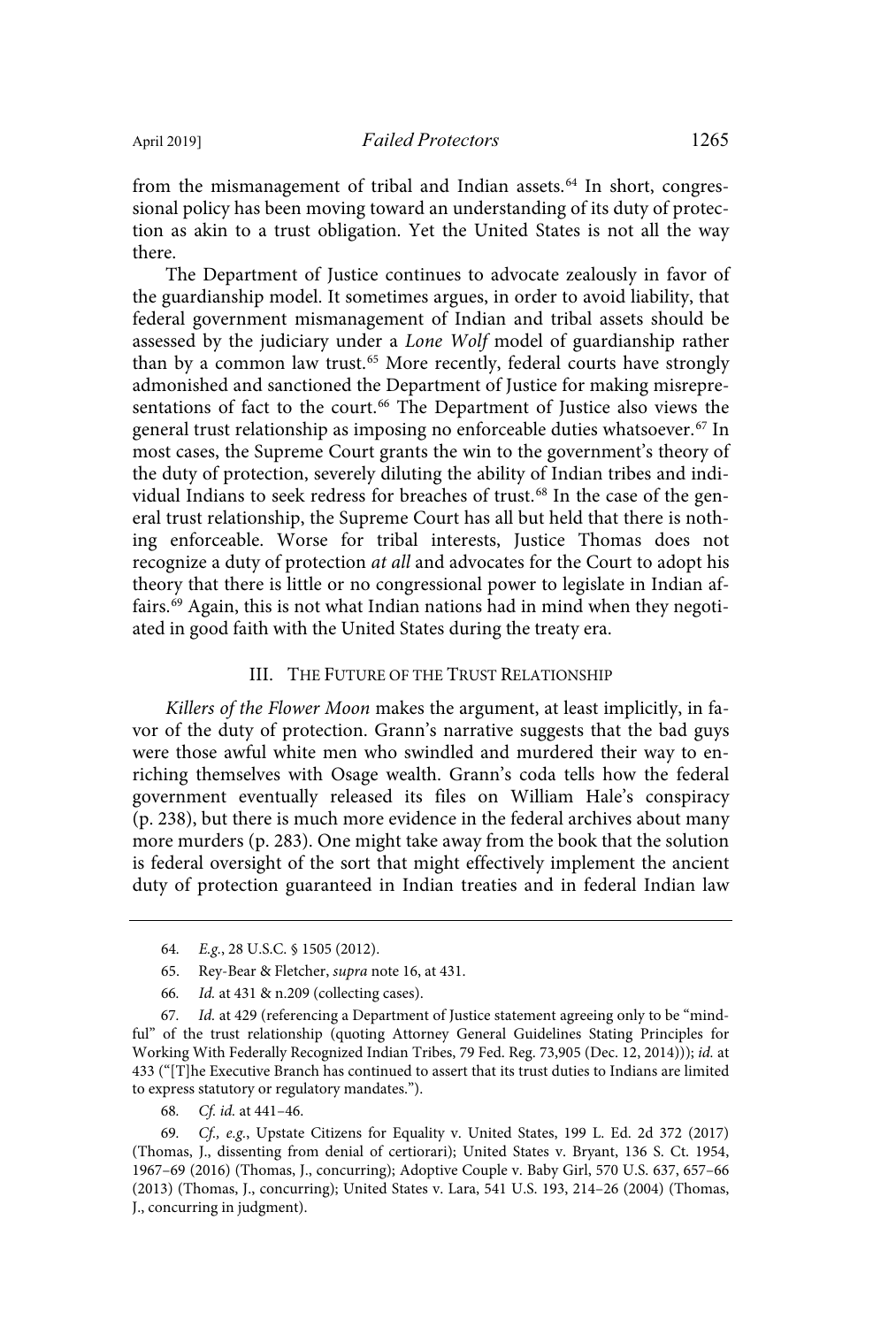generally. After all, it was the federal government that came to the rescue of Mollie Burkhart and her children. But the government treats its obligations as voluntary. Recall that the Osage tribal council had to subsidize the federal government's investigation (p. 110). Grann, while certainly critical of the federal government, still lets the United States off the hook.

Indian nations and Indian people expect the federal government to fulfill its trust duties, even though its track record as trustee is terrifically poor. There seems to be a deep disconnect here. The wise sage of federal Indian law Sam Deloria, who has guided the publication of several editions of Cohen's Handbook of Federal Indian Law since the 1970s, loves to tell a joke about the trust relationship. Imagine, he says, as Martin Cruz Smith did, that the Indians won.<sup>70</sup> All the white people have to move out of the country, leaving the Indians as victors on their homelands. Deloria facetiously argues that many Indians would be on the dock as the ships depart, demanding that the United States come back and fulfill its trust duties.

There is a conflict of sorts, but it is a conflict that both the United States and its treaty partners, Indian tribes, negotiated for when they established the duty of protection. For Indian tribes that need assistance to govern their lands, the federal government is obligated to act to protect those tribes and their citizens in every reasonable way. For Indian tribes that need less assistance because they are economically successful and are moving toward selfsufficiency, the United States is there to fill the gaps that arise. For Indian tribes that do not need anything from the federal government, the duty of protection does not disappear. For all Indian tribes, no matter their level of dependence or self-sufficiency, the United States retains its duty to protect them and their citizens from outside forces, both domestic and international.

The problem, then, will always be the federal government's political will to understand and implement its duty of protection to Indian nations and Indian people. The Supreme Court, with the possible exception of a decade or two during and after the Warren Court era, $71$  routinely enables the federal government to ignore or outright reject the duty of protection. Structurally, the Court's deference to the political decisions made by Congress and the executive branch to regulate Indian affairs is deep and broad. Ideologically, the judges on the Supreme Court are deeply suspicious of the Indian nations, which they describe almost in mystical terms.

The Supreme Court's deference to one particular federal agency—the Department of Justice—is a particular problem for tribal interests. The Department of Justice treats its obligations under the general trust relationship as completely voluntary, effectively mere political decisions. In treaty rights cases or when challenging a federal Indian affairs statute, the United States' interests largely align with tribal interests. In such cases, the Department of Justice has little choice but to align with tribal interests. At times, the federal government voluntarily intervenes in cases to support tribal interests. Exam-

<sup>70.</sup> MARTIN CRUZ SMITH, THE INDIANS WON (1970).

<sup>71.</sup> Fletcher, supra note 59, at 4–5.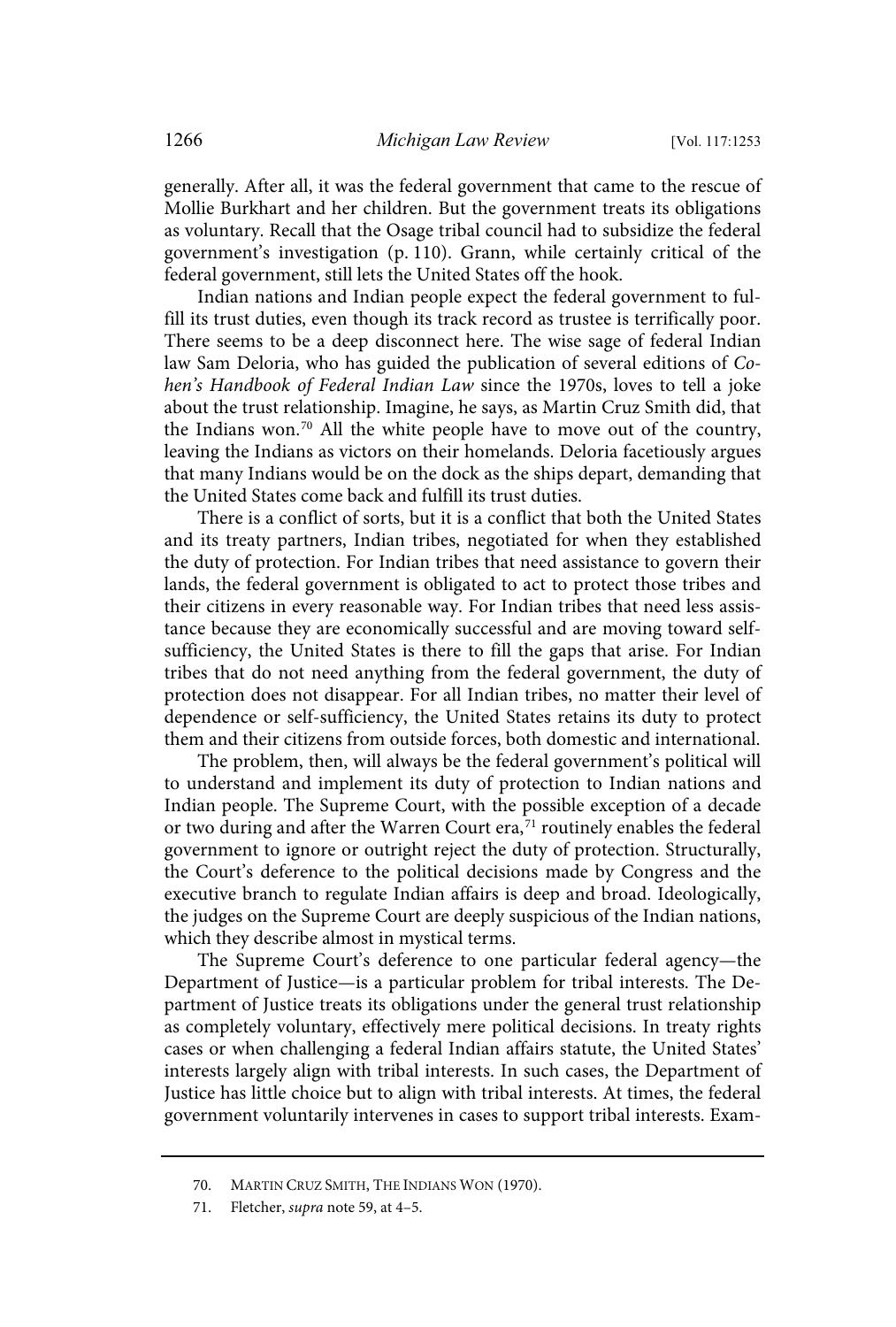ples include the Haudenosaunee land claims and the Washington and Michigan Indian treaty rights cases.<sup>72</sup> So far, so good.

At other times, the United States stubbornly declines to support tribal interests or opposes tribal interests. As noted above, even during the Obama Administration, arguably the most supportive administration of tribal interests in American history, the Department of Justice's litigation position was that the federal government's interests always override the trust responsibility.<sup>73</sup> The Department of Justice has even carved out for itself the power to reject the positions of its clients—such as the Department of the Interior, the department primarily charged with administering the general trust responsibility.<sup>74</sup> All too often, the federal government as trustee has a conflict of interest with the tribal trust beneficiaries, and the Supreme Court has repeatedly excused the government from its obligations to Indians and tribes.<sup>75</sup>

Absent perhaps a constitutional amendment or a new treaty dealing with these issues, extremely unlikely in any American political climate, the best tribal interests can hope for is an act of Congress that dictates to the executive branch how to meet its trust obligations.<sup>76</sup>

#### **CONCLUSION**

Mollie Burkhart, her mother, and her sisters were victims of another form of insidious crime—violence against American Indian women and children. Of all the persons and entities supposedly covered by the federal government's duty of protection, these Indian people are the least protected.

Although the Osage murders seem like an ancient problem unlikely to recur in modern America, the rate of violent crimes against women and children in Indian country is bad, and worsening. American Indian women in Indian country are subjected to sexual assaults at a rate far worse than any other demographic.<sup>77</sup> American Indian women suffer from human trafficking, too, though we do not know the scope of that horror yet.<sup>78</sup> American

<sup>72.</sup> See FLETCHER, supra note 14, § 12.1, at 505-11 (Puget Sound American Indian treaty rights litigation); id. § 12.2, at 511-16 (Michigan American Indian treaty rights litigation); id. § 4.7, at 151-56 (eastern American Indian land claims).

<sup>73.</sup> Rey-Bear & Fletcher, supra note 16, at 433.

<sup>74.</sup> Id. at 439 (citing Venus Prince, Insights from In-House and Interior: Top 10 Lessons from My 10 Years of Experience, FED. LAW., Apr. 2016, at 28, 31).

<sup>75</sup> . See generally Ann C. Juliano, Conflicted Justice: The Department of Justice's Conflict of Interest in Representing Native American Tribes, 37 GA. L. REV. 1307 (2002); Venus Prince, Insights from In-House and Interior: Top 10 Lessons from My 10 Years of Experience, FED. LAW., Apr. 2016, at 28, 31.

<sup>76.</sup> Rey-Bear & Fletcher, supra note 16, at 448–49.

<sup>77.</sup> NAT'L CONG. AM. INDIANS, VAWA 2013'S SPECIAL DOMESTIC VIOLENCE CRIMINAL JURISDICTION FIVE-YEAR REPORT 3 (2018), http://www.ncai.org/resources/ncai-publications/ SDVCJ\_5\_Year\_Report.pdf [https://perma.cc/PW5V-PV2W].

<sup>78.</sup> U.S. DEP'T OF JUSTICE, HUMAN TRAFFICKING (INCLUDING SEX TRAFFICKING) OF AMERICAN INDIANS AND ALASKA NATIVES (2017), https://www.justice.gov/ovw/page/ file/998081/download [https://perma.cc/NK3E-CNKS].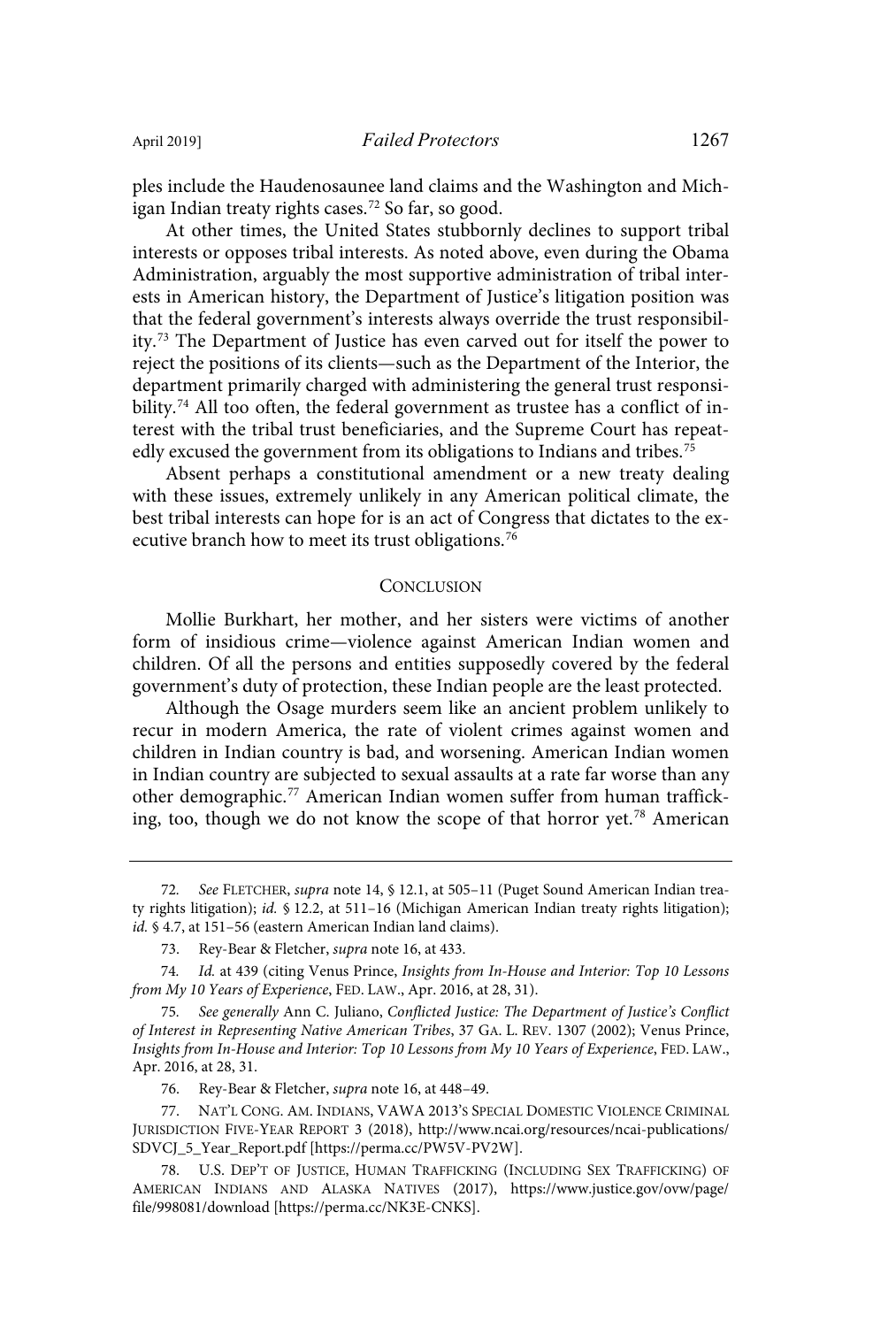Indian children suffer when their parents suffer, as well.<sup>79</sup> The federal government did next to nothing for the Osage Nation's citizens a century ago. The federal government is still doing next to nothing for indigenous women and children today.

Yes, Congress focused attention on the problem with the Tribal Law and Order Act of 2010 (TLOA).<sup>80</sup> Yes, Congress authorized Indian tribes to prosecute non-Indians for dating violence and domestic violence in the Violence Against Women Reauthorization Act of 2013 (VAWA).<sup>81</sup> But both statutes do far too little. First, at the demand of the Alaska congressional delegation, Congress initially excluded Alaska from benefitting from the VAWA authorization<sup>82</sup> (an error it corrected later<sup>83</sup>). There are 229 federally recognized Indian nations in Alaska.<sup>84</sup> None of them benefit from gaming. And due to a quirk in the Alaska Native Claims Settlement Act, those nations do not benefit much from natural resources extraction either. Alaska Native women suffer the worst of any group of people in the United States.<sup>85</sup> Second, more than half of the remaining Indian nations in the United States are similarly situated to Alaska Native tribes—lacking economic resources to do much to resolve the criminal wave against Indian women.<sup>86</sup> Both TLOA and VAWA require Indian tribes to guarantee criminal procedural rights beyond those required for any criminal defendant in any other jurisdiction in the United States.<sup>87</sup> Most Indian tribes cannot afford to comply, even if they wanted to.

The United States has created and still maintains a similar legal, political, and economic environment to the one that allowed for the murder of at least twenty-four, and perhaps hundreds, of Osage Indians (pp. 280–83) nearly a century ago.<sup>88</sup> It was the United States that undermined Indian trea-

82. Id. § 910; § 205, 124 Stat. at 2264.

83. Act of Dec. 18, 2014, Pub. L. No. 113–275, 128 Stat. 2988 (2014) (repealing § 910, 127 Stat. at 126).

84. INDIAN LAW & ORDER COMM'N, A ROADMAP FOR MAKING NATIVE AMERICA SAFER xii (2013), https://www.aisc.ucla.edu/iloc/report/files/A\_Roadmap\_For\_Making\_Native\_ America\_Safer-Full.pdf [https://perma.cc/8YUJ-WNN9].

85. Id.

86. NAT'L CONG. AM. INDIANS, supra note 77, at 29–30.

87. For example, only a law-trained judge may oversee the prosecution of non– American Indians by American Indian tribes. 25 U.S.C. § 1302(c) (2012). States do not require judges to be law trained. North v. Russell, 427 U.S. 328 (1976).

88. MATTHEW L.M. FLETCHER ET AL., STATEMENT OF THE MICHIGAN STATE UNIVERSITY COLLEGE OF LAW INDIGENOUS LAW AND POLICY CENTER ON THE TRIBAL LAW

<sup>79.</sup> ATTORNEY GEN.'S ADVISORY COMM. ON AM. INDIAN/ALASKA NATIVE CHILDREN EXPOSED TO VIOLENCE: ENDING VIOLENCE SO CHILDREN CAN THRIVE (2014), https://www.justice.gov/sites/default/files/defendingchildhood/pages/attachments/2014/11/18/ finalaianreport.pdf [https://perma.cc/82SB-YFKH].

<sup>80.</sup> Pub. L. No. 111–211, §§ 201–31, 124 Stat. 2258, 2261–74 (2010) (codified in scattered sections of 18, 25 U.S.C.).

<sup>81.</sup> Pub. L. No. 113–4 §§ 904–05, 127 Stat. 54, 120–24 (2013) (codified at 25 U.S.C. § 1304 (Supp. V 2018), 18 U.S.C. § 2265(e) (Supp. V 2018)).